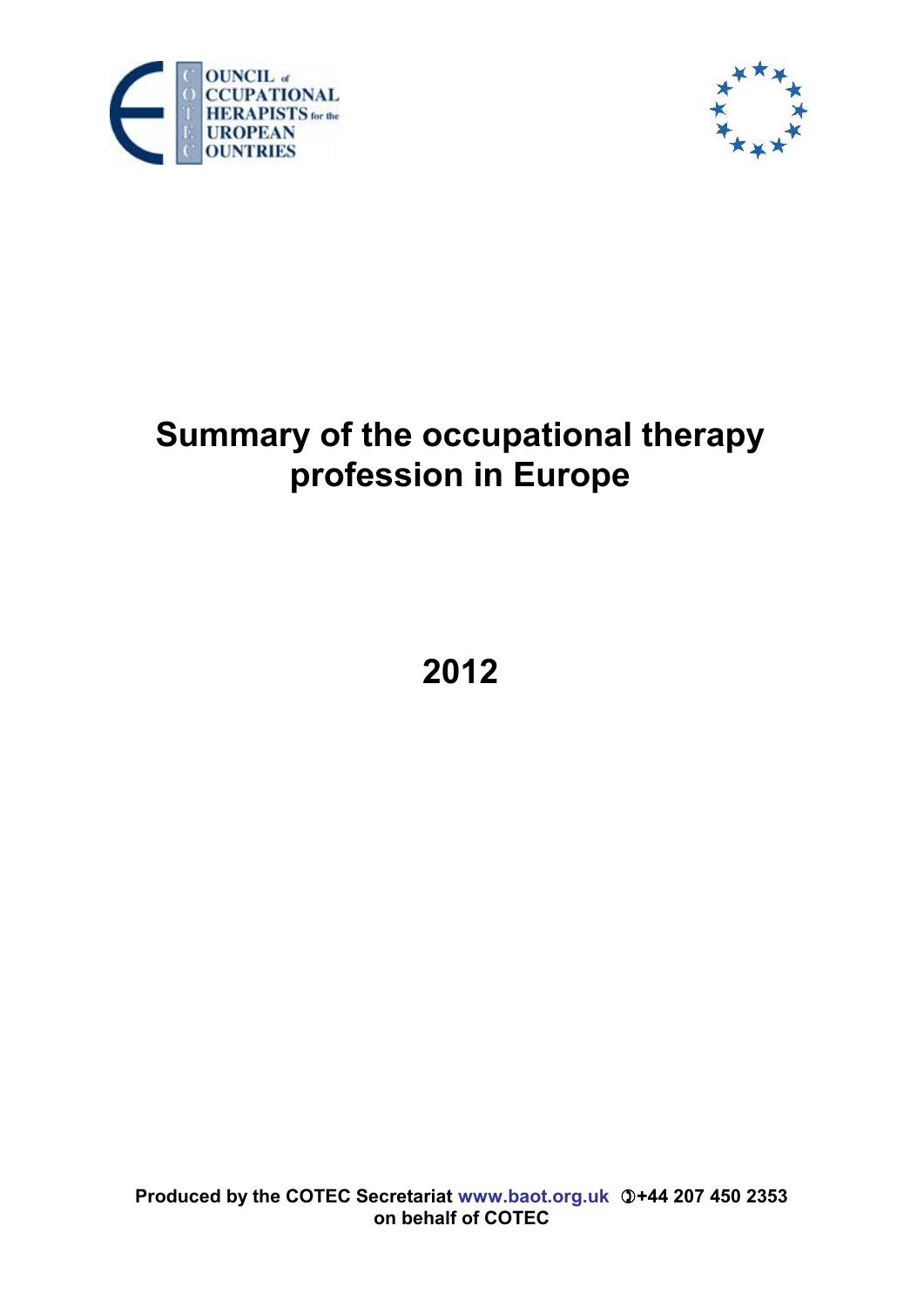## **Summary of the occupational therapy profession in Europe 2012**



| <b>CONTENTS</b>                                                                                                                                                                                                                                                           | Page        |
|---------------------------------------------------------------------------------------------------------------------------------------------------------------------------------------------------------------------------------------------------------------------------|-------------|
| Welcome from the COTEC Executive                                                                                                                                                                                                                                          | 3           |
| Statistical information<br>Association information<br>Basic education and training                                                                                                                                                                                        | 4<br>4<br>4 |
| Post qualifying education and training                                                                                                                                                                                                                                    | 5           |
| Regulation<br>Code of Ethics and Practice                                                                                                                                                                                                                                 | 6<br>6      |
| Internationally trained OTs. Documents required for recognition or registration in another country                                                                                                                                                                        | 7           |
| Additional information:<br>Recognised professional title for OT qualifications<br>٠<br>Periodical/Journal title and keywords<br>$\bullet$<br>Website link and keywords<br>$\bullet$<br>Other information<br>$\bullet$                                                     | $8 - 15$    |
| Contact details by country:<br>Association<br>$\bullet$<br>Competent authority for the higher directive<br>$\bullet$<br>Government department or Ministry responsible for OT services<br>٠<br>Government department or Ministry responsible for OT education<br>$\bullet$ | 16-21       |

Pages 4-7 are designed to be printed in A3 format

The summary of the profession is revised annually. Whilst every effort has been made to establish accurate information, queries may be addressed to any of the national associations listed or to Beryl Steeden at the COTEC Secretariat.

#### **Abbreviations and terms used in this document**:

| Abbreviations: |                                                               |
|----------------|---------------------------------------------------------------|
| <b>COTEC</b>   | Council of Occupational Therapists for the European Countries |
| <b>CPD</b>     | <b>Continuing Professional Development</b>                    |
| <b>ECTS</b>    | European Credit Transfer and Accumulation System              |
| <b>EEA</b>     | European Economic Association                                 |
| <b>ENOTHE</b>  | European Network of Occupational Therapy in Higher Education  |
| EU             | European Union                                                |
| <b>NA</b>      | <b>National Association</b>                                   |
| ОT             | Occupational Therapy or Therapist/s                           |
| <b>SIG</b>     | Special Interest Group                                        |
| <b>WFOT</b>    | World Federation of Occupational Therapists                   |
| Terms:         |                                                               |
| Private        | Neither government nor association                            |

Polytechnic Establishment giving a degree but not a university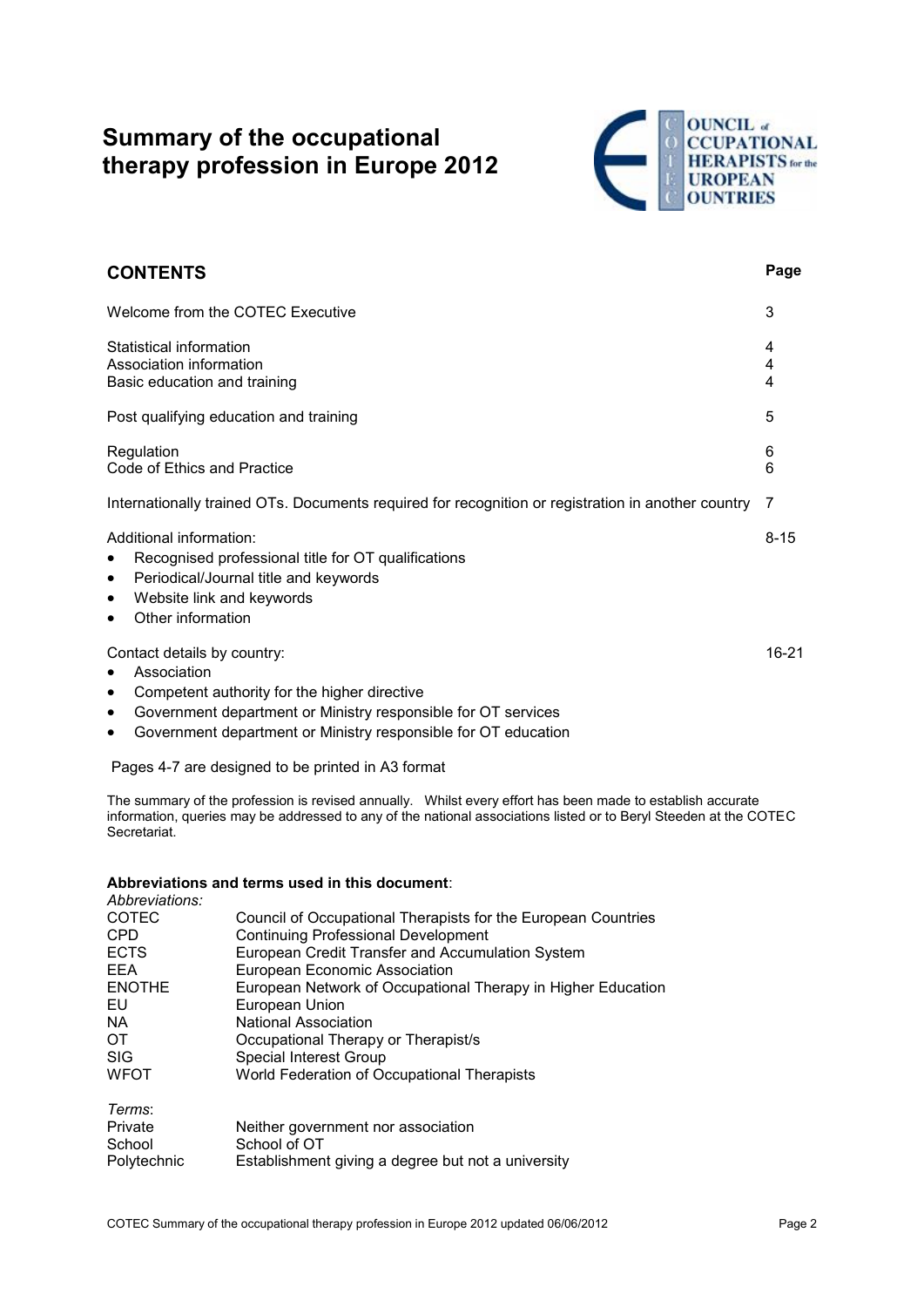## **Summary of the occupational therapy profession in Europe 2012**



#### **Message from the COTEC Executive**

The Council of Occupational Therapists for the European Countries (COTEC) was founded in 1986 by twelve Occupational Therapy associations of the then Member States of the European Community. It was primarily established to create a single voice for Occupational Therapy at European level, harmonise the educational structure of the profession within the Community and minimise obstacles that inhibited the mobility of occupational therapists across Europe. 2011 was a significant year for COTEC. Not only did the Council celebrate 25 years in existence, but it also achieved legal status. COTEC is now a registered Non-Government Organisation (NGO) with its official base in Germany. COTEC has enhanced its collaboration with ENOTHE throughout 2011. Working groups across the two organisations have since been established and the first joint congress has been planned in Galway, Ireland in 2016.

Since its inception, COTEC has mainly focused its work on internal organisational and professional issues as well as the development of the profession in Europe. Part of this has involved the Council collating a summary of the profession. The Summary has been collated annually since 1986. This work has supported the creation of new national Occupational Therapy associations and advocated for the profession with regard to national health and welfare legislation in European countries. In addition these statistics aim to publicise the profile of the profession around Europe. From a practical point of view, this yearly document provides up to date information on requirements for working in each member country as well as a broad picture of the profession across Europe.

In summary, the number of practising occupational therapists in Europe rose in 2012 to 124,723, an increase of 2,611 since 2011. Although there is an overall increase in those practising, there has been a decrease of 1,538 in those participating in their national association between 2011 and 2012. Germany reported the highest number of practising occupational therapists in their country (n=35,000) while the United Kingdom reported the highest number of therapists in their national association (n=23,362). Both Latvia and Croatia reported that 100% of their practising therapists are also members of their national association.

There are currently 368 OT schools throughout Europe with 276 of them being approved by WFOT. Germany has the highest number of WFOT approved OT schools (n=133) followed by the United Kingdom (n=62). Post graduate education with an OT focus is strong in Europe with 11 member countries of COTEC offering OT specific Masters programmes. Although research in OT is strongly advocated in Europe within the profession, currently, there are 3 countries in Europe where it is possible to study an OT specific PhD.

The Executive would like to present the Summary of the Occupational Therapy Profession for 2012 and would like to thank all delegates of COTEC for their continued support in collating information for this document.

The COTEC Executive

Anu Söderström, President Mette Kolsrud, Vice-President (Norway) Aideen Gallagher, Honorary Secretary (Ireland) Vera Krähenbühl, Treasurer (Switzerland)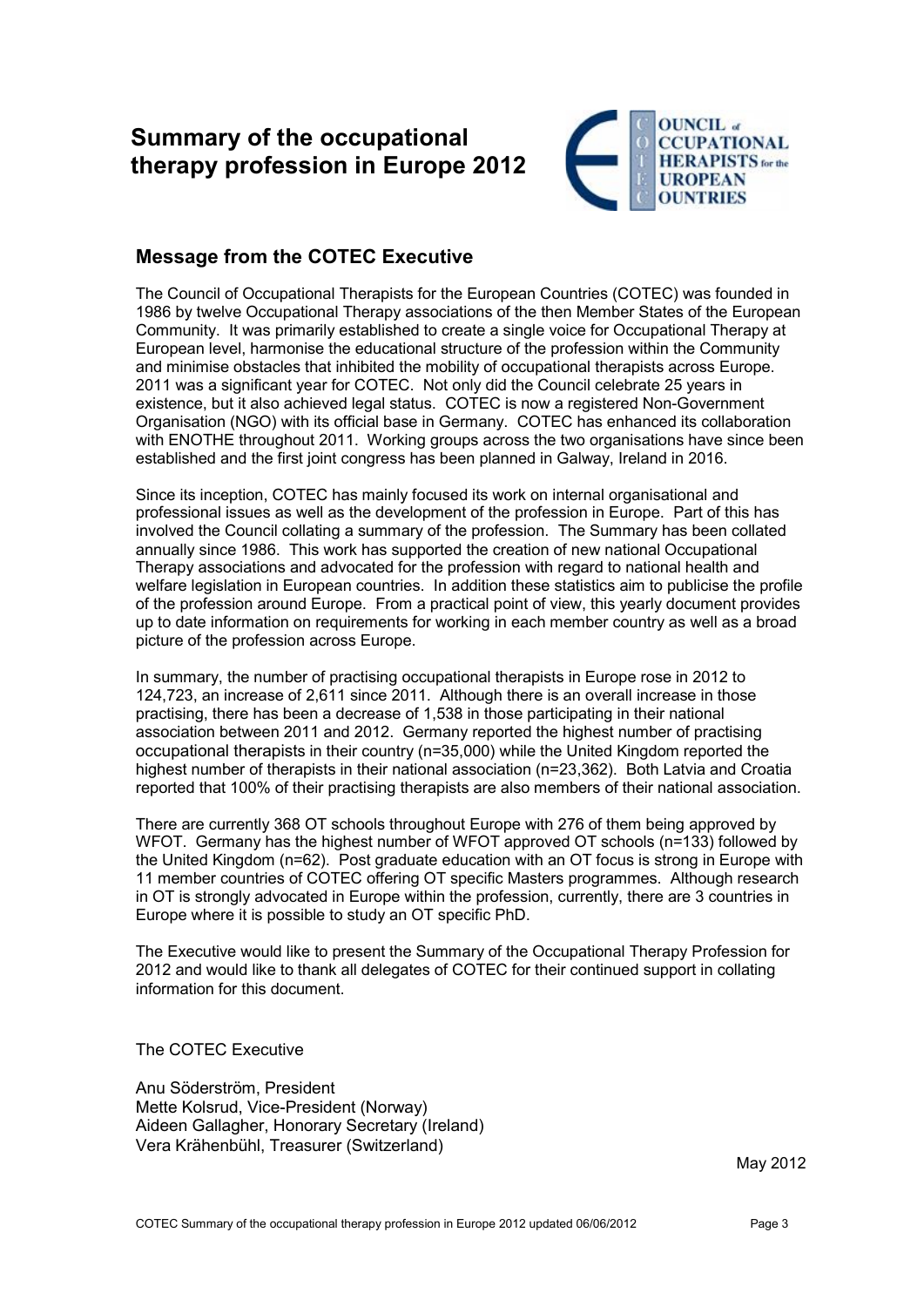| <b>C</b> OUNCIL <i>a</i><br><b>O</b> CCUPATIONAL<br><b>HERAPISTS</b> for the<br><b>E UROPEAN</b><br><b>C</b> OUNTRIES                                                                                               | Austria         | Belgium                                     | Croatia                      | Cyprus              | Czech Rep         | <b>Denmark</b>                                                        | Finland            | France     | Georgia*                       | Germany    | Greece       | Hungary                | <b>Iceland</b>                              | Ireland      | Italy                        | Latvia                       | Luxembourg | Malta                        | Netherlands       | Norway                                   | Portugal          | Serbia                       | Slovenia           | Spain                | Sweden           | Switzerland                  | š                                     |
|---------------------------------------------------------------------------------------------------------------------------------------------------------------------------------------------------------------------|-----------------|---------------------------------------------|------------------------------|---------------------|-------------------|-----------------------------------------------------------------------|--------------------|------------|--------------------------------|------------|--------------|------------------------|---------------------------------------------|--------------|------------------------------|------------------------------|------------|------------------------------|-------------------|------------------------------------------|-------------------|------------------------------|--------------------|----------------------|------------------|------------------------------|---------------------------------------|
| <b>1 STATISTICAL INFORMATION</b>                                                                                                                                                                                    |                 |                                             |                              |                     |                   |                                                                       |                    |            |                                |            |              |                        |                                             |              |                              |                              |            |                              |                   |                                          |                   |                              |                    |                      |                  |                              |                                       |
| Date figures/information last updated                                                                                                                                                                               | 2012            | 2012                                        | 2012                         | 2012                | 2012              | 2012                                                                  | 2012               | 2012       | 2010                           | 2012       | 2012         | 2012                   | 2012                                        | 2012         | 2011                         | 2012                         | 2012       | 2012                         | 2012              | 2012                                     | 2012              | 2012                         | 2012               | 2012                 | 2012             | 2012                         | 2012                                  |
| 1.1 Number of practising occupational therapists<br>(OTs) in your Association                                                                                                                                       | 1,600           | 744                                         | 170                          | 187                 | 202               | 6,460                                                                 | 1,788              | 750        |                                | 10,318     | 298          | 30 approx 212          |                                             | 388          | 462                          | 116                          | 83         | <b>60</b>                    | ,800              | 2,687 292                                |                   | 150                          | 300                | 420                  | 7,951            | 2,070<br>see<br>p14          | 23,362                                |
| 1.2 Number of practising OTs in your country                                                                                                                                                                        | 1,850<br>approx | 6,000<br>approx                             | 178                          | 101                 | 862               | 8,000<br>approx                                                       | 2,200              | 7,695 8    |                                | 35,000     | see p10      |                        | 232<br>approx (?)                           | 1,220        | 1,000 116<br>approx          |                              | 279        | <b>70</b>                    | 3,515<br>approx   | 3,490 1,700                              |                   | 160                          | 500<br>approx      | 5,300                | 10,000<br>approx | 2,700<br>approx              | 31,591                                |
| 1.3 Number of students studying OT in your<br>country                                                                                                                                                               | 500<br>approx   | 2,767                                       | 158                          | see p8 250          | approx            | 1,009                                                                 | 405                | 1,375 20   |                                | 12,000     | 550          |                        | 60 approx 480                               |              | 648                          | 59                           |            | 38                           | 1,350             | 600                                      | 610               | 60 approx 170<br>see p13     |                    | 1,080                | 1,031            | 330                          | 6,100                                 |
| 1.4 Number of practising OTs per/100,000 head<br>of population                                                                                                                                                      | 22              | 60<br>approx                                | 2.4                          | 12.6                | 8.02              | 100<br>approx                                                         | 41.5               | 12         |                                | 42.5       | see p10      |                        | see p11                                     | 27.22        | I1.6                         | 5.6                          | 56         | l< 1                         | 21.5              | 69.8                                     | 117               |                              | 25                 |                      | 100<br>approx    | 34                           |                                       |
| 1.5 Approximate number of OTs in private/<br>independent practice                                                                                                                                                   | 500             | 45<br>approx                                | 25                           | 40                  | 10<br>approx      | 50                                                                    | 200                | 600        |                                | 4,849      | see p10      |                        | 10                                          | 85<br>approx | 934                          | 11                           |            | 20                           | 397               | 13                                       | see p13 see p13   |                              | 15                 | few                  | 100<br>approx    | 700<br>approx                | 500                                   |
| 1.6 Recognised professional title for OT<br>qualifications. Please list in your own<br>language as well as in English.                                                                                              |                 |                                             |                              |                     |                   |                                                                       |                    |            |                                |            |              |                        | LISTED ON PAGES 7-11 ADDITIONAL INFORMATION |              |                              |                              |            |                              |                   |                                          |                   |                              |                    |                      |                  |                              |                                       |
| 1.7 Are there any other titles for the OT<br>qualification in your country? Please list in<br>your own language as well as in English                                                                               | see p8          | INo.                                        | see p8 No                    |                     | INo.              | No.                                                                   | see p9             | - INo      |                                | see p10    |              |                        | No                                          | No.          | INo.                         | see<br>p11                   |            | No.                          |                   | No.                                      | INo.              |                              | see<br>p14         | No.                  | INo.             |                              | no                                    |
| 1.8 Is the profession recognised by law?                                                                                                                                                                            | Yes             | Yes                                         | Yes                          | Yes                 | Yes<br>see p9     | Yes                                                                   | Yes                | Yes        | Yes                            | Yes        | Yes          | Yes                    | Yes                                         | No           | Yes                          | Yes                          | Yes        | Yes                          |                   | Yes                                      | Yes               | Yes                          | Yes                | Yes                  | Yes              | Yes                          | Yes                                   |
| <b>2 ASSOCIATION INFORMATION</b>                                                                                                                                                                                    |                 |                                             |                              |                     |                   |                                                                       |                    |            |                                |            |              |                        |                                             |              |                              |                              |            |                              |                   |                                          |                   |                              |                    |                      |                  |                              |                                       |
| 2.1 Does the Association have Trade Union<br>status?                                                                                                                                                                | No              | No                                          | No                           | No.                 | No                | Yes                                                                   | No                 | No         | Yes                            | No         | No           | No                     | Yes                                         | No           | No                           | No                           | No.        | No                           | No                | Yes                                      | No                | No                           | Yes                | No                   | Yes              | No                           | Yes                                   |
| 2.2 Does the Association publish a periodical/<br>journal'                                                                                                                                                          | Yes             | Yes                                         | No                           | No<br>see p8        | Yes               | Yes                                                                   | Yes                | Yes        | Yes                            | Yes        | Yes          | No                     | Yes                                         | Yes          | Yes                          | Yes                          | Yes        | Yes                          | Yes               | Yes                                      | Yes               | No                           | Yes                | Yes                  | Yes              | Yes                          | Yes                                   |
| 2.3 If yes, please give title(s) and add keywords<br>that would describe the content                                                                                                                                |                 | LISTED ON PAGES 7-11 ADDITIONAL INFORMATION |                              |                     |                   |                                                                       |                    |            |                                |            |              |                        |                                             |              |                              |                              |            |                              |                   |                                          |                   |                              |                    |                      |                  |                              |                                       |
| 2.4 Association website domain (website link), if<br>any                                                                                                                                                            |                 |                                             |                              |                     |                   |                                                                       |                    |            |                                |            |              |                        | LISTED ON PAGES 7-11 ADDITIONAL INFORMATION |              |                              |                              |            |                              |                   |                                          |                   |                              |                    |                      |                  |                              |                                       |
| 2.5 Give an outline of what can be found on the<br>Association website                                                                                                                                              |                 |                                             |                              |                     |                   |                                                                       |                    |            |                                |            |              |                        | LISTED ON PAGES 7-11 ADDITIONAL INFORMATION |              |                              |                              |            |                              |                   |                                          |                   |                              |                    |                      |                  |                              |                                       |
| <b>3 BASIC EDUCATION AND TRAINING</b>                                                                                                                                                                               |                 |                                             |                              |                     |                   |                                                                       |                    |            |                                |            |              |                        |                                             |              |                              |                              |            |                              |                   |                                          |                   |                              |                    |                      |                  |                              |                                       |
| 3.1 Who regulates OT education in your country?                                                                                                                                                                     | see             | see<br>p8                                   | see<br>p16                   | see<br>p8           | see<br>p17        | see<br>p17                                                            | see<br>p17         | see<br>p17 | see<br>p17                     | see<br>p10 | see<br>p18   | see<br>p11             | see<br>p11                                  | see<br>p11   | see<br>p18                   | see<br>p19                   | see<br>p12 | see<br>p12                   | The<br>State      | see<br>p19                               | <b>see</b><br>p13 | see<br>p14                   | see<br>p20         | see<br>p14           | The<br>State     | see<br>p20                   | see<br>p21                            |
| 3.2 Number of World Federation of Occupational<br>Therapists (WFOT) approved education<br>programmes (N/A=Not applicable)                                                                                           |                 | 15                                          |                              | N/A                 |                   |                                                                       |                    | 10         |                                | 133        |              |                        |                                             |              |                              |                              |            |                              |                   |                                          |                   | see p14                      |                    |                      |                  |                              | 62                                    |
| 3.3 Number of non WFOT approved education<br>programmes (N/A=Not applicable)                                                                                                                                        |                 |                                             |                              | N/A                 | 13                |                                                                       |                    |            |                                | <b>51</b>  | m            |                        |                                             |              | l 12                         |                              |            | N/A                          | 10.               |                                          | 15                |                              |                    | 18                   |                  |                              |                                       |
| 3.4 Academic level of OT education in your<br>country (Uni., Poly., School, etc.)<br>A=Academy (postgrad), C=College,<br>P=Polytechnic, S=School, H=Higher Schools,<br>B=Bachelor, U=University, N/A=Not applicable |                 | H, B, U B                                   |                              | N/A                 |                   | $C, B, U$ $ B, U $                                                    | see p9             |            |                                | S/P        | ЦJ           |                        |                                             |              |                              | IU                           |            | B. U                         |                   |                                          | P, B              |                              |                    | U/S                  |                  |                              |                                       |
| 3.5 Number of OTs who qualify each year                                                                                                                                                                             | 110<br>approx   | 470                                         | 40<br>approx                 | see $p8 80$         | approx            | 400                                                                   | 100<br>approx      | 406        | $3 \text{ to } 12$  4          |            | 80<br>approx | $25 - 30$<br>two years | 15<br>approx                                | 135          | 150                          | <b>112</b><br>approx approx  |            | 10                           | 300<br>approx     | 200                                      | see p13 20-30     |                              | 30<br>approx       | $500 -$<br>650       | 400<br>approx    | 100                          | 1,500                                 |
| 3.6 Length of the programmes<br>(in years and/or ECTS)                                                                                                                                                              | 3 yrs           | 3 yrs                                       | 3 yrs/<br>180<br><b>ECTS</b> | see p8 3 yrs/       | 180<br>ECTS       | $3\frac{1}{2}$ yrs/ $3\frac{1}{2}$ yrs/ $3$ yrs<br>210<br><b>ECTS</b> | 210<br><b>ECTS</b> |            | 4 yrs/<br>240<br><b>ECTS</b>   | 3 yrs      | 4 yrs        | 1 yr                   | 4 yrs/<br>240<br><b>ECTS</b>                | see<br>p11   | 3 yrs/<br>180<br><b>ECTS</b> | 4 yrs/<br>240<br><b>ECTS</b> |            | 4 yrs/<br>240<br><b>ECTS</b> | 4 yrs             | 3 yrs/ 4 yrs/<br>180<br><b>ECTS ECTS</b> | 240               | 3 yrs/<br>180<br><b>ECTS</b> | 180<br><b>ETCS</b> | 3 yrs/ 3-4 yrs 3 yrs |                  | 3 yrs/<br>180<br><b>ECTS</b> | $\left  2, 3 \right $<br>and 4<br>yrs |
| 3.7 Total number of fieldwork/practice placement<br>hours (N/A=Not applicable)                                                                                                                                      | 1,125           | 1,000                                       | $1,275$ N/A                  |                     | 1,600<br>at least | 1,036                                                                 | 1,150              | 1,260      | 1,450<br>hrs/58<br><b>ECTS</b> | 1,700      | 1,000        | 160                    | N/A                                         | 1,000        | 1,800                        | 1,040                        |            | 1,200                        | 1,600 1,000 1,000 |                                          | approx<br>see p13 | see p14                      | 1,205              | $300 -$<br>1,000     | 1,000<br>approx  | 1,337                        | 1,000                                 |
| 3.8 How many years of school take place before<br>entry to OT school?                                                                                                                                               | 12 or 13 12     |                                             | 12                           | <b>12</b><br>see p8 | <b>13</b>         | 12                                                                    | 12                 | 12         | 12                             | 10/13      | 12           | 12                     | 14                                          | 13           | 13                           | <b>12</b>                    |            | 14                           | <b>1</b> 3        | <b>12</b>                                | $ 12\rangle$      | see p14                      | $12/13$ 12         |                      | 12               | $12 - 13$                    |                                       |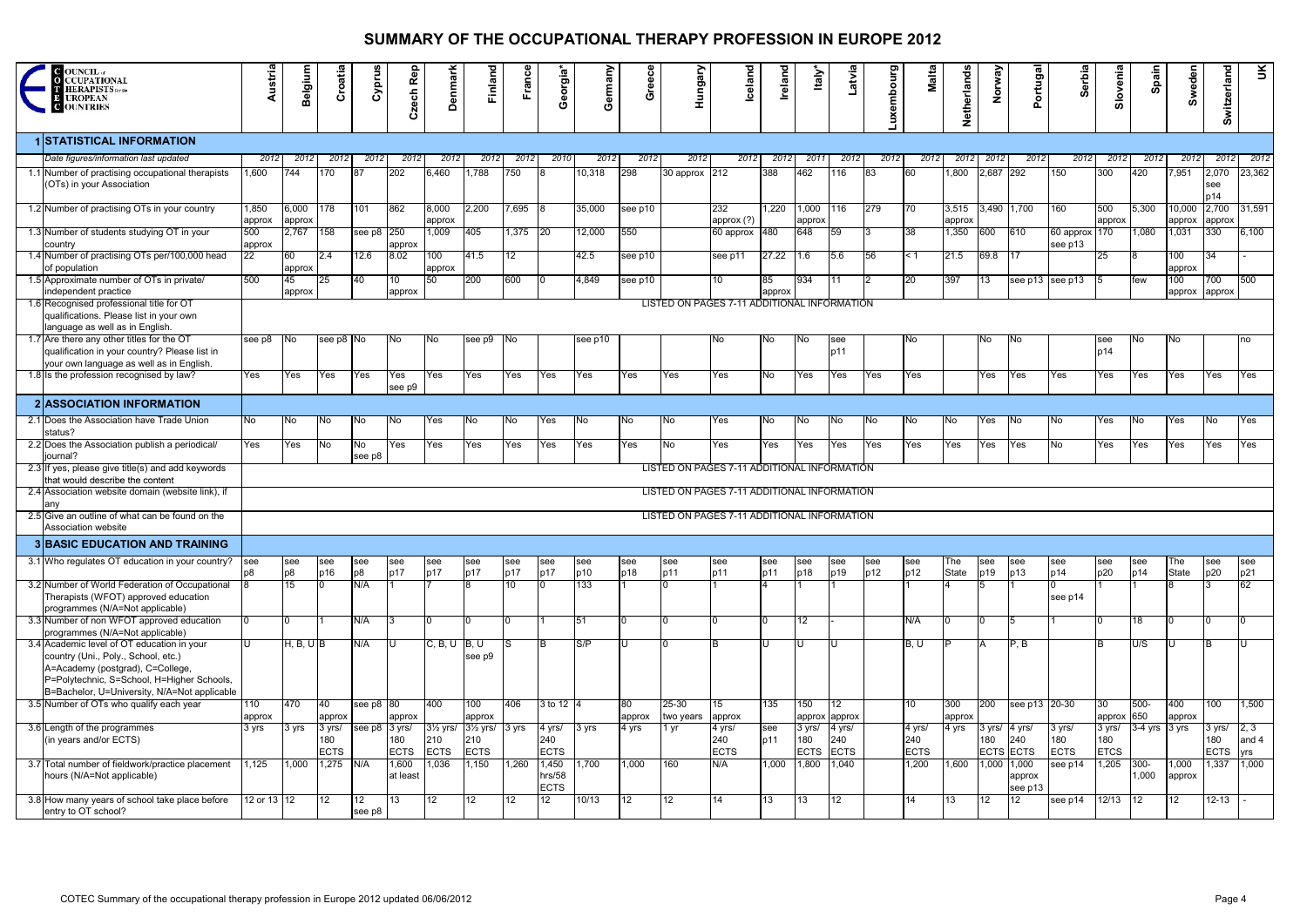| <b>C</b> OUNCIL at<br><b>CUPATIONAL</b><br><b>TERAPISTS</b> for the<br>$\overline{13}$<br><b>UROPEAN</b><br>OUNTRIES                                                                                                               | Austria      | <b>Belgium</b> | Croatia       | Cyprus             | Rep<br>Czech | <b>Denmark</b> | <b>Finland</b> | France      | Georgia*   | Germany        | Greece           | Hungary        | <b>Iceland</b> | Ireland        | Italy | Latvia | uxembourg  | Malta      | Netherlands | Norway    | Portugal       | Serbia | Slovenia  | Spain      | Sweden         | Switzerland                | Ř          |
|------------------------------------------------------------------------------------------------------------------------------------------------------------------------------------------------------------------------------------|--------------|----------------|---------------|--------------------|--------------|----------------|----------------|-------------|------------|----------------|------------------|----------------|----------------|----------------|-------|--------|------------|------------|-------------|-----------|----------------|--------|-----------|------------|----------------|----------------------------|------------|
| 3.9 What basic qualification is awarded after<br>studying OT in your country?<br>B=Bachelor, BSc=Bachelor of Science,<br>Bac=Baccalaureate, Dip=Diploma, D=Degree,<br>L=Licenciatura, M=Masters, N/A=Not<br>applicable             | B. BSc       | IB, M          |               | B, Bac see p8 B, D |              | B, D           | ΙB             | <b>IDip</b> | <b>BSc</b> | <b>IDip</b>    | see p10          |                |                | $D$ or $M$ $B$ |       | ID     | B, Dip     |            | IB.         | IB.       |                | Dip    | IB.       | Dip and D  |                | $D, Dip$ $D$<br>see<br>p14 |            |
| 3.10 Are any other qualifications required before<br>entering OT education?<br>C=completed higher education,<br>P=physical/mental health education,<br>E=entrance exam, S=School leaving exam,<br>N=None                           | P.E          | S              | $C, E, S$ N/A |                    | E, S         | IS             | IN.            |             | No         |                | see p10          |                |                | N              | IN.   | No.    |            | see p12 No |             |           | IN.            |        |           |            | see p14        |                            | No.        |
| 3.11 Is there any regulation regarding criminal<br>records before education?                                                                                                                                                       | Yes          | Yes            | Yes           | N/A                | No           | No.            | No.            | No          | No         | Yes            | No.              | No.            | No             | No.            | No    | No.    |            | Yes        | INo I       | Yes       | No             | No.    | No.       | No.        | No             | No                         | <b>Yes</b> |
| 3.12 Is there a national system for accreditation?                                                                                                                                                                                 | Yes          | Yes            | Yes           | Yes                | Yes          | Yes            | Yes            | Yes         | INo.       | Yes            | Yes              | No             | Yes            | Yes            | Yes   | Yes    |            | Yes        | Yes         | Yes       | <b>Yes</b>     | Yes    | Yes       | Yes        | Yes            | Yes                        | Yes        |
| 4 POST QUALIFYING EDUCATION AND TRAINING                                                                                                                                                                                           |              |                |               |                    |              |                |                |             |            |                |                  |                |                |                |       |        |            |            |             |           |                |        |           |            |                |                            |            |
| 4.1 Which of the following study opportunities are<br>offered in your country:                                                                                                                                                     |              |                |               |                    |              |                |                |             |            |                |                  |                |                |                |       |        |            |            |             |           |                |        |           |            |                |                            |            |
| 4.1.1 Masters degrees in OT?                                                                                                                                                                                                       | Yes          | Yes            |               | No.                | No           | Yes            | <b>No</b>      | No          | INo.       | Yes            | Do not<br>exsist | N <sub>o</sub> | No             | Yes            | Yes   | No.    | No         | No         | Yes         | No.       | Yes            | No.    | No.       | No.        | Yes            | Yes                        | Yes        |
| 4.1.2 Masters degrees for OT in other areas than<br>OT?                                                                                                                                                                            | Yes          | Yes            | Yes           | Yes                | Yes          | Yes            | Yes            | Yes         | Yes        | Yes            | Yes              | No.            | Yes            | Yes            | Yes   | Yes    | Yes        | Yes        | Yes         | Yes       | Yes            | Yes    | Yes       | Yes        | Yes            | Yes                        | Yes        |
| 4.1.3 PhDs in OT?                                                                                                                                                                                                                  | No.          | No.            |               | No                 | No.          | Yes            | No             | No          | No         | No             | Do not<br>exsist | No             | No             | Yes            | No.   | No.    | No         | No         | No.         | No.       | N <sub>o</sub> | No     | <b>No</b> | No.        | Yes            | No                         | Yes        |
| 4.1.4 PhDs for OT in other areas?                                                                                                                                                                                                  | Yes          | Yes            | Yes           | Yes                | Yes          | Yes            | Yes            | Yes         | Yes        | Yes            | Yes              | No.            | Yes            | Yes            | Yes   | Yes    | No         | Yes        | Yes         | Yes       | Yes            | Yes    | No.       | Yes        | Yes            | Yes                        | Yes        |
| 4.2 What is the required academic level to teach<br>at an OT school in your country?<br>M=Masters, B=Bachelor, BSc=Bachelor of<br>Science, Bac=Baccalaureate, L=Licenciatura,<br>P=PhD, U=University degree, N/A=Not<br>applicable | see p8       | м              | B. Bac        |                    | М            | M              |                | see<br>p10  | see<br>p10 | none by<br>law | <b>IM</b>        |                | M.P            | <b>BSc</b>     | IΒ    | ΙM     |            | M          | see<br>p13  | M         | IM.            |        | P, U      | see<br>p14 | see p14 M      |                            | M          |
| 4.3 Are there post graduate basic or specialist<br>courses in the following subject areas in your<br>country:                                                                                                                      |              |                |               |                    |              |                |                |             |            |                |                  |                |                |                |       |        |            |            |             |           | see p13        |        |           |            |                |                            |            |
| 4.3.1 Leadership, management and administration<br>of health and social services?                                                                                                                                                  | Yes          | Yes            | Yes           | Yes                | Yes          | Yes            | Yes            | Yes         | No.        | Yes            | Yes              | N <sub>o</sub> | Yes            | Yes            | Yes   | Yes    | Unsure Yes |            | Yes         | Yes       | Yes            | No     | Yes       | Yes        | Yes            | Yes                        | Yes        |
| 4.3.2 Research methods in health and welfare?                                                                                                                                                                                      | Yes          | Yes            | No            | Yes                | Unsure Yes   |                | Yes            | Yes         | No         | Yes            | No.              | No.            | Yes            | Yes            | Yes   | Yes    | Unsure Yes |            | Yes         | Yes       | Yes            | No     | No.       | Yes        | Yes            | Yes                        | Yes        |
| 4.3.3 Rehabilitation or universal design?                                                                                                                                                                                          | Yes          | Yes            | No.           | Yes                | Unsure Yes   |                | Yes            | Yes         | No         | Yes            | No.              | No.            | Yes            | Yes            | Yes   | Yes    | Yes        | No.        | Yes         | Yes       | Yes<br>see p13 | No.    | No        | Yes        | Yes            | Yes                        | Yes        |
| 4.3.4 Public health and prevention?                                                                                                                                                                                                | Yes          | Yes            | Yes           | Yes                | Yes          | Yes            | Yes            | Yes         | No         | Yes            | Yes              | No.            | Yes            | Yes            | Yes   | Yes    | Unsure Yes |            | Yes         | Yes       | Yes            | No     | Yes       | Yes        | Yes            | Yes                        | Yes        |
| 4.3.5 Counselling and education?                                                                                                                                                                                                   | Yes          | Yes            | Yes           | Yes                | Unsure Yes   |                | Yes            | Yes         | No         | Yes            | Yes<br>see p10   | <b>No</b>      | Yes            | Yes            | Yes   | Yes    | No         | Yes        | Yes         | Yes       | Yes            | No     | No.       | No.        | Yes            | Yes                        | Yes        |
| 4.3.6 Postgraduate programmes for special groups<br>such as children, older people, challenging<br>behaviour, somatic or mental health?                                                                                            | Yes          | Yes            | <b>No</b>     | Yes                | Yes          | Yes            | Yes            | Yes         | No         | Yes            | Yes<br>see p10   | No.            | Yes            | Yes            | Yes   | Yes    | No         | Yes        | Yes         | Yes       | Yes            | No.    | Yes       | Yes        | Yes<br>see p14 | Yes                        | Yes        |
| 4.3.7 Methodological courses in assessment and<br>intervention?                                                                                                                                                                    | Yes          | Yes            | No            | Yes                | Yes          | Yes            | Yes            | Yes         | Yes        | Yes            | No               | No.            | Yes            | Yes            | Yes   | Yes    | No         | No         | Yes         | Yes       | Yes            | No     | Yes       | Yes        | Yes            | Yes                        | Yes        |
| 4.4 Are formal qualifications provided for these<br>courses? (D=Depends on course,<br>S=Sometimes)                                                                                                                                 | D, S         | Yes, $D$ $D$   |               |                    | D            | Yes            | IS             | Yes         | No         | S.             | lS               | No             | ID.            | Yes            | Yes   | No.    | ID         | D          | Yes         | Yes       | Yes            | Yes    | ID        | Yes        | Yes            | S.                         | No         |
| 4.5 Do they entitle the holder to a higher salary?<br>(D=Depends on the employer, S=Sometimes)                                                                                                                                     | ID<br>see p8 |                | ID            | Yes<br>see p8      | D. S         | No.            | IS             | see<br>p10  | No         | D.             | No.<br>see p10   | <b>No</b>      | D              | No             | Yes   | No.    | ID         | IS.        | INo.        | Yes       | ID             | Yes    | ID.       | <b>No</b>  | No             | ID.                        | No         |
| 4.6 Is Continuing Professional Development<br>(CPD) in your country compulsory by law?                                                                                                                                             | No           | No             | Yes           | Yes                | Yes          | Yes            | No             | No          |            | Yes<br>see p10 | No.              | Yes            | No             | No             | Yes   | Yes    | Yes        | No.        | No          | <b>No</b> | No             | Yes    | Yes       | No         | <b>No</b>      | No                         | Yes        |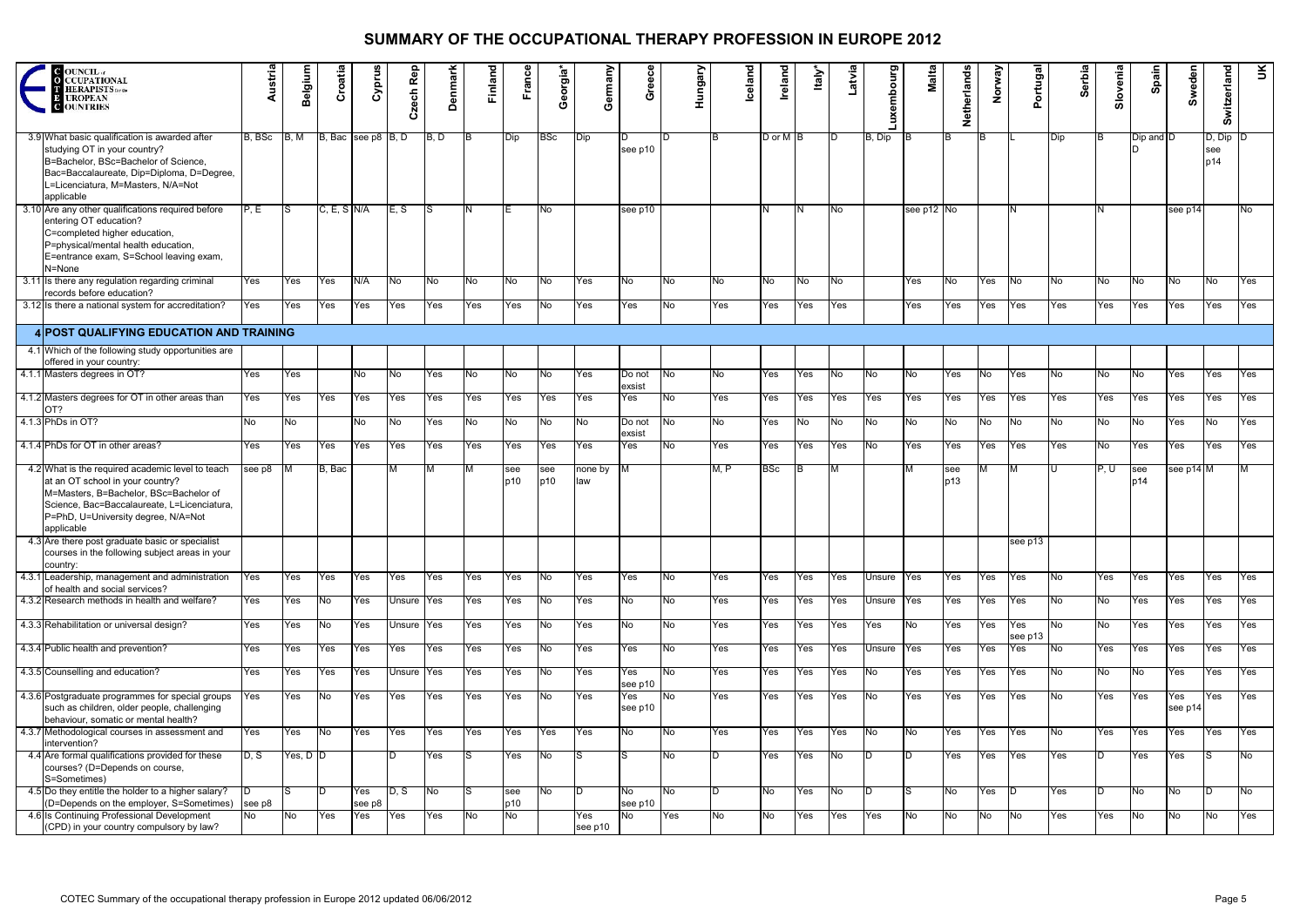| <b>C</b> OUNCIL of<br><b>CCUPATIONAL</b><br><b>HERAPISTS</b> for the<br><b>E UROPEAN</b><br><b>OUNTRIES</b>                                                                            | Austria             | Belgium    | Croatia       | Cyprus                | Rep<br>Czech | enmar<br>∩ | Finland       | France           | Georgia*       | Germany           | Greece     | Hungary   | Iceland    | Ireland | Italy | atvia             | phourg<br>ω<br>⋾ | Malta                     | Netherlands      | Orway<br>z | Portugal   | Serbia     | Slovenia   | Spain             | Sweden         | Switzerland          | $\leq$         |
|----------------------------------------------------------------------------------------------------------------------------------------------------------------------------------------|---------------------|------------|---------------|-----------------------|--------------|------------|---------------|------------------|----------------|-------------------|------------|-----------|------------|---------|-------|-------------------|------------------|---------------------------|------------------|------------|------------|------------|------------|-------------------|----------------|----------------------|----------------|
| 4.7 Are there any regulations regarding criminal<br>record checks before employment?<br>(S=Sometimes, D=Depends on employer/<br>workplace)                                             | Yes                 | Yes        |               | Yes                   | Yes          | Yes        | Yes<br>see p9 | INo.             | INo.           | Yes               | Yes        |           | No.        | Yes     | Yes   | No.               | INo I            | Yes                       | No.              |            | Yes        | Yes        | No.        | INo.              | No l           | No.                  | Yes            |
| 5 REGULATION                                                                                                                                                                           |                     |            |               |                       |              |            |               |                  |                |                   |            |           |            |         |       |                   |                  |                           |                  |            |            |            |            |                   |                |                      |                |
| 5.1 Do you have to be regulated and/or registered No<br>to work as an OT? (D=Depends on employer)                                                                                      |                     | Yes        | Yes           | lYes                  | Yes, D       | Yes        | Yes           | Yes              | INo.           | Yes,<br>regulated | Yes        | No.       | Yes        | No.     | No.   | Yes               | Yes              | Yes                       | No<br>see<br>p13 | Yes        | Yes        | Yes        | Yes        | Yes<br>see<br>p14 | Yes            | No.                  | Yes            |
| 5.2 If yes, please supply contact details for the<br>regulatory body/registration body                                                                                                 |                     | see<br>p8  | see<br>p8     | see<br>p <sub>9</sub> |              | see<br>p17 | see<br>p17    | see<br>p10       |                | see<br>p10        | see<br>p10 |           | see<br>p11 | No.     |       | see<br>p11        | see<br>p19       | see<br>p12                | see<br>p13       |            | see<br>p20 | see<br>p14 | see<br>p20 |                   | see<br>p20     |                      | see<br>p21     |
| 5.3 Is there a quality assurance system for OTs?<br>(D=Depends on employer)                                                                                                            | see p8              | No.        | Yes           | Yes                   | INo l        | No         | No            | No               | No.            | Yes               | No         | Yes       | No         | No      | Yes   | No                | Yes              | $\overline{N}$            | Yes              | Yes        |            | Yes        | No         | INo.              | Yes            | Yes                  | Yes            |
| 5.4 Is it obligatory? (N/A=Not applicable)                                                                                                                                             | No                  | No         | No            | Yes                   | No.          | No         | No            | No.              | No.            | No                | N/A        | Yes       | No         | No.     | Yes   | No                | <b>Yes</b>       | N/A                       | No               | Yes        |            | Yes        | N/A        | INo.              | Yes            | Yes<br>see<br>p14    | Yes            |
| 5.5 Do you have to re-register? (N/A=Not<br>applicable)                                                                                                                                | No                  | No         | see p8 Yes    | see p9                | Yes          | No.        | No.           | Yes              | No.            | INo.              | N/A        | Yes       | No.        | No.     | No    | Yes               | No               | No                        | Yes              | No         | INo.       | Yes        | N/A        | <b>INo</b>        | No             | No                   | Yes            |
| 5.6 What is necessary for re-registration?<br>CPD=CPD points, W=Work experience,<br>P=Proof of course completion, N/A=Not<br>applicable                                                | N/A                 |            | <b>CPD</b>    | see p9 CPD,           | W, P         |            |               | see<br>p10       |                | see p10           | N/A        |           |            | No.     |       | see<br>p12        |                  | N/A                       | W, P             |            |            | <b>CPD</b> | N/A.       |                   |                |                      | see<br>p15     |
| 5.7 Is there a job description by law in your<br>country?                                                                                                                              | Yes                 | Yes        | Yes           | Yes                   | Yes          | Yes        | INo.          | Yes              | INo.           | INo.              | Yes.       | Yes       | No.        | INo.    | Yes   | Yes               | <b>Yes</b>       | Yes<br>see p13            | INo l            | INo.       | <b>Yes</b> | Yes        | Yes        | INo.              | Yes<br>see p14 | No.                  | No.            |
| 5.8 Is it based on the Tuning competences?<br>(N/A=Not applicable)                                                                                                                     | No.                 | see p8 Yes |               | No.                   | No.          | No         | No            | No.              |                |                   | No         | Yes       | No         | No.     | No    | Yes               |                  | No                        |                  |            | No.        | Yes        | No.        |                   | No             | No.                  | No             |
| 5.9 Is there an official career structure?<br>(D=Depends on employer)                                                                                                                  | No                  |            | No.           | INo.                  | Yes          | No         | No.           | Yes              | INo.           |                   | No.        | No.       | No.        | Yes     | Yes   | Yes               | Yes              | Yes<br>see p13            | No               | Yes        | <b>Yes</b> | No         |            | INo.              | No             |                      | Yes            |
| 5.10 Does this have a recognised pay scale?<br>(D=Depends on employer, N/A=Not<br>applicable)                                                                                          | No                  | Yes, D No  |               | INo l                 | Yes          | Yes        | No            | Yes              | No.            |                   | No         | Yes       |            | Yes     | Yes   | Yes               | <b>Yes</b>       | $\overline{\mathsf{Yes}}$ | No               | Yes        | Yes        | Yes        | Yes        | No.               | No             |                      | Yes            |
| 5.11 Is there a method of monitoring competence/<br>safe practice? (D=Depends on employer)                                                                                             | No                  | No.        | Yes           | Yes                   | Yes          | Yes        | INo.          | Yes              | No.            |                   | No         | Yes       | No.        | No.     | Yes   | Yes               |                  | Yes                       | No               | Yes        | INo.       | Yes        | No         | INo.              | res<br>see p14 | No.                  | Yes            |
| 5.12 Is there a complaints/disciplinary system for<br>the client?                                                                                                                      | No                  | INo.       | Yes           | Yes                   | Yes          | Yes        | Yes           | Yes              | IN0.           | No                | NO.        | Yes       | Yes        | No.     | Yes   | Yes               | No               | <b>Yes</b>                | Yes              | Yes        | Yes        | Yes        | No         | INo.              | Yes            | Yes                  | Yes            |
| 5.13 Is there an appeal system?                                                                                                                                                        | No                  | Μo         | Yes           | Yes                   | Yes          | Yes        | Yes           | <b>Yes</b>       | N <sub>o</sub> | No.               | No         | Yes       | Yes        | No.     | Yes   | Yes               | Yes              | Yes                       | Yes              | Yes        | Yes        | Yes        | Yes        | No                | Yes            | Yes                  | Yes            |
| 5.14 Is OT covered by the higher directive<br>89/48/EEC in your country?<br>(for information look at: http://ec.europa.eu/<br>internal_market/qualifications/general-system<br>en.htm) | Yes                 | Yes        | Yes           | Yes                   | Yes          | Yes        | Yes           | Yes              | INo.           | No                | Yes        | Yes       | Yes        | Yes     | Yes   | Yes<br>see<br>p12 | Yes              | <b>Yes</b>                | Yes              | Yes        | Yes        | No         | Yes        | Yes               | Yes            | Yes                  | Yes            |
| <b>6 CODE OF ETHICS AND PRACTICE</b>                                                                                                                                                   |                     |            |               |                       |              |            |               |                  |                |                   |            |           |            |         |       |                   |                  |                           |                  |            |            |            |            |                   |                |                      |                |
| 6.1 Is there a code of ethics in practice                                                                                                                                              | Yes                 | Yes        | Yes           | Yes                   | Yes          | Yes        | Yes           | No<br>see<br>p10 | Yes            | Yes               | Yes        | No        | Yes        | Yes     | Yes   | Yes               | Yes              | Yes                       | Yes              | Yes        | Yes        | Yes        | Yes        | Yes               | Yes            | Yes                  | Yes            |
| 6.2 Is it WFOT, COTEC or the Association's<br>code? W=WFOT, C=COTEC, A=Association,<br>N/A=Not applicable                                                                              | see p8              |            |               | W/C                   | W, C, A W, A |            |               | A<br>see<br>p10  | W              | W/C               |            |           |            | A       |       |                   | ΙA               | see p13 A                 |                  |            |            |            |            | ΙA                | see p14        | IΑ                   | IA.            |
| 6.3 Is it based on the Tuning competences?<br>(N/A=Not applicable)                                                                                                                     | Yes                 | No.        | N/A           | Yes                   | <b>INo</b>   | INo l      | No            | No.              |                |                   | No         | No        | No         | No      | No.   |                   |                  | No.                       | INo.             | No.        | No, N/A No |            | No         | <b>No</b>         | No             | No.                  | Yes            |
| 6.4 If no, are there plans to introduce one?<br>(N/A=Not applicable)<br>6.5 Does this code of ethics have legal standing?                                                              | Yes<br>see p8<br>No | No<br>No   | No<br>Yes     | Yes<br>Yes            | No<br>No     | No<br>No   | No.<br>No     | Yes<br>No        | No             | No.               | N/A<br>No  | Yes<br>No | No<br>No   | No<br>Ю | Yes   | <b>No</b>         | No               | No<br>Yes                 | Yes<br>No        | No         | see p13 No | No         | No<br>No   | No                | No<br>No       | No<br>N <sub>o</sub> | N <sub>o</sub> |
| (N/A=Not applicable)<br>6.6 Does the Association set standards of                                                                                                                      |                     |            |               |                       |              |            |               |                  |                |                   |            |           |            |         |       |                   |                  |                           |                  |            | <b>INo</b> |            |            |                   |                |                      |                |
| practice?                                                                                                                                                                              | Yes                 | Yes        | Yes<br>see p8 | No                    | Yes          | Yes        | No            | Yes              | No.            | Yes,<br>COTEC     | No         | Yes       | Yes        | Yes     | No    | No                | No               | see p13 Yes               |                  | No         |            | Yes        | Yes        | Yes               | Yes            | Yes                  | Yes            |
| 6.7 Is it based on the Tuning competences?<br>(N/A=Not applicable)                                                                                                                     | No                  | No         | Yes           | N/A                   | No           | No         | No            | No               |                |                   |            | Yes       |            | No      | No    |                   |                  | No                        | No.              |            |            | Yes        | No         | No                | No             | No                   | Yes            |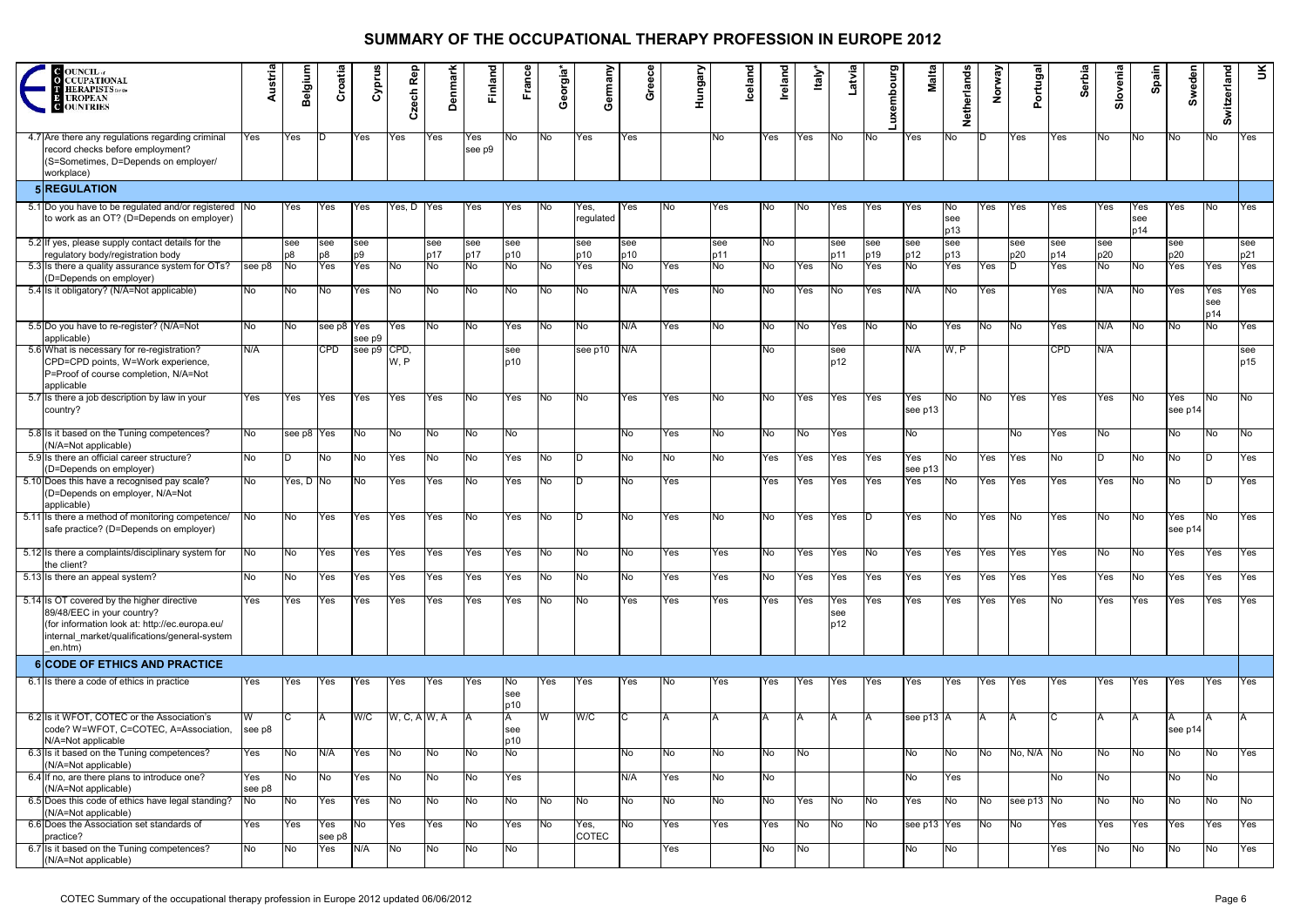| <b>C</b> OUNCIL of<br><b>CCUPATIONAL</b><br><b>HERAPISTS</b> for the<br>UROPEAN<br><b>C</b> OUNTRIES                                                                     | Austria | Belgium               | Croatia | Cyprus         | Rep<br>zech<br>Ω      | Denmark | Finland       | France            | Georgia*  | Germany | Greece | Hungary | <b>Iceland</b> | Ireland | Italy     | atvia             | embourg<br>×<br>∍ | Malta        | Netherlands      | Norway | <b>ortugal</b><br>௳ | Serbia | Slovenia | Spain | Sweden         | Switzerland | Ř              |
|--------------------------------------------------------------------------------------------------------------------------------------------------------------------------|---------|-----------------------|---------|----------------|-----------------------|---------|---------------|-------------------|-----------|---------|--------|---------|----------------|---------|-----------|-------------------|-------------------|--------------|------------------|--------|---------------------|--------|----------|-------|----------------|-------------|----------------|
| 6.8 Do they monitor them?<br>(N/A=Not applicable)                                                                                                                        | N/A     | No.                   | Yes     | No l           | No.                   |         | No            | No.               | No.       | INo .   |        | Yes     |                | No.     | No        | No                |                   | N/A          | No               |        |                     | Yes    | No.      | No.   | No.            | No          |                |
| 6.9 Is there a professional profile in your country?                                                                                                                     | Yes     | Yes                   | Yes     | INo .          | INo I                 | No.     | Yes           | Yes<br>see<br>p10 |           | No.     | No     |         |                | No.     | No        | Yes               | Yes               | No           | Yes              |        | Yes                 | Yes    | Yes      | No.   | Yes            | Yes         | INo.           |
| 6.10 Is it based on the Tuning competences?<br>(N/A=Not applicable)                                                                                                      | No l    | No.                   | Yes     | N/A            | No.                   | No.     | No.           | No                |           |         |        |         |                |         | No l      | Yes               |                   | No           | No<br>see<br>p13 |        | Yes                 | Yes    | No.      |       | No.            | No          | <b>No</b>      |
| 7 INTERNATIONALLY TRAINED OCCUPATIONAL THERAPISTS. DOCUMENTS REQUIRED FOR OCCUPATIONAL THERAPISTS TRAINED IN OTHER COUNTRIES TO OBTAIN RECOGNITION OR REGISTRATION       |         |                       |         |                |                       |         |               |                   |           |         |        |         |                |         |           |                   |                   |              |                  |        |                     |        |          |       |                |             |                |
| Which of the following documents are required<br>for OTs trained in other countries to obtain<br>registration or recognition in your country<br>(D=Depends on employer): |         | see<br>b <sub>0</sub> |         |                | see<br>p <sub>9</sub> |         |               |                   |           |         |        |         |                |         |           |                   |                   |              |                  |        |                     |        |          |       |                |             |                |
| 7.1 Degree / Diploma / Certificate?                                                                                                                                      | Yes     | Yes                   | Yes     | Yes            | Yes                   | Yes     | Yes           | Yes               | Yes       | Yes     | Yes    | Yes     | Yes            | Yes     | Yes       | Yes               | Yes               | Yes          | Yes              | Yes    | Yes                 | Yes    | Yes      | Yes   | Yes            | Yes         | Yes            |
| 7.2 Curiculum of training?                                                                                                                                               | Yes     | INo I                 | Yes     | Yes            | Yes                   | Yes     | Yes           | Yes               | No.       | Yes     | Yes    | Yes     | No             | Yes     | Yes       | Yes               | Yes               | Yes          | Yes              | Yes    | Yes                 | Yes    | Yes      | Yes   | Yes            | Yes         | Yes            |
| 7.3 Proof of minimum 3 years of study?                                                                                                                                   | No      | Yes                   | Yes     | Yes            | No.                   | Yes     | Yes           | Yes               | INo.      | Yes     | Yes    | No.     | INo I          | Yes     | Yes       | Yes               | No.               | No           | No               | Yes    | Yes                 | Yes    | Yes      | Yes   | Yes            | Yes         | No.            |
| 7.4 Statement outlining professional fields which<br>can be practised?                                                                                                   | No      | INo I                 | Yes     | INo.           | Yes                   | No.     | INo.          | INo.              | No.       | Yes     | No     | Yes     | Yes            | No.     | Yes       | INo I             | No.               | Yes          | No.              | INo I  | INo.                | Yes    | Yes      | Yes   | INo I          | Yes         | Yes            |
| 7.5 School leaving certificate?                                                                                                                                          | No      | Yes                   | Yes     | Yes            | Yes                   | Yes     | No            | Yes               | No.       | Yes     | No     | Yes     | Yes            | Yes     | Yes       | Yes               | Yes               | Yes          | Yes              | Yes    | Yes                 | Yes    | Yes      |       | No             | Yes         | INo l          |
| 7.6 School leaving exam results?                                                                                                                                         | No      | <b>Yes</b>            | Yes     | Yes            | Yes                   | Yes     | No            | No.               | No.       | Yes     | No     | Yes     | No             | Yes     | Yes       | Yes               |                   | Yes          | Yes              | Yes    | Yes                 | Yes    | Yes      | Yes   | No.            | Yes         | INo l          |
| 7.7 Details of fieldwork placement?                                                                                                                                      | No.     | No.                   | Yes     | Yes            | No.                   | INo.    | No l          | Yes               | INo.      | Yes     | No     | INo I   | No.            | Yes     | Yes       | Yes               |                   | Yes          | Yes              | No.    | Yes                 | Yes    | Yes      | Yes   | No             | No.         | Yes            |
| 7.8 Knowledge of laws of host country?                                                                                                                                   | No.     | INo.                  | Yes     | INo.           | INo.                  | lNo.    | Yes           | lNo.              | INo.      | No.     | Yes    | No      | No.            | No      | INo l     | INo.              | No.               | No           | No               | No.    | Yes                 | Yes    | Yes      | No    | Yes            | No.         | INo l          |
| 7.9 Post-graduate courses?                                                                                                                                               | No      | No.                   | No      | lNo.           | Yes                   | No.     | No.           | No.               | No        | Yes     | No     | No      | No             | No      | No.       | Yes               |                   | No           | No               | No.    | No                  | Yes    | Yes      | No    | No             | No          | Yes            |
| 7.10 Work experience?                                                                                                                                                    | No      | Yes                   | Yes     | No.            | Yes                   | Yes     | No            | No                | Yes       | Yes     | No     | No      | No             | Yes     | No        | Yes               |                   | No           | No               | No.    | No                  | Yes    | Yes      |       | No             | No          | Yes            |
| 7.11 Certificate of registration?                                                                                                                                        | No      |                       | Yes     | Yes            | Yes                   | Yes     | Yes           | No                | No        | Yes     | Yes    | No      | No.            | Yes     | Yes       | Yes               | Yes               | Yes          | Yes              | Yes    | Yes                 | Yes    | Yes      | No    | Yes            | Yes         | Yes            |
| 7.12 Knowledge of language?                                                                                                                                              | Yes     | No                    | Yes     | <b>No</b>      | Yes                   | Yes     | Yes           | Yes               | No        | Yes     | Yes    | No      | <b>No</b>      | No      | Yes       | Yes               |                   | <sub>D</sub> | Yes              | Yes    | Yes                 | Yes    | Yes      | Yes   | Yes            | Yes         | Yes            |
| 7.13 Identity document?                                                                                                                                                  | Yes     | Yes                   | Yes     | Yes            | Yes                   | Yes     | Yes           | Yes               | No        | Yes     | Yes    | Yes     | Yes            | Yes     | Yes       | Yes               | Yes               | Yes          | No               | Yes    | Yes                 | Yes    | Yes      | Yes   | Yes            | Yes         | Yes            |
| 7.14 Birth certificate?                                                                                                                                                  | No      | No                    | Yes     | Yes            | Mo                    | Yes     | No            | Yes               | No        | Yes     | No     | Yes     | No             | Yes     | <b>No</b> | No                | Yes               | Yes          | No               | No     | Yes                 | Yes    | Yes      | Yes   | <b>No</b>      | No          | $\overline{N}$ |
| 7.15 Certificate of good health?                                                                                                                                         | Yes     | No                    | Yes     | N <sub>o</sub> | Yes                   | No      | Yes           | N <sub>o</sub>    | <b>No</b> | Yes     | Yes    | Yes     | No             | No      | No        | No                | Yes               | No.          | No               | Yes    | Yes                 | Yes    |          | No    | No             | No          | Yes            |
| 7.16 Criminal records?                                                                                                                                                   | Yes     | No                    | Yes     | Yes            | Yes                   | No      | Yes<br>see p9 | Yes               | <b>No</b> | Yes     | No     | Yes     | No             | Yes     | Yes       | Yes               | No                | Yes          | No               |        | Yes                 | Yes    |          | No    | No             | No          | Yes            |
| 7.17 Work and/or residence permit?                                                                                                                                       | No      | Yes                   | Yes     | INo.           | Yes                   | Yes     | Yes           | N <sub>o</sub>    | No        | Yes     | Yes    | Yes     | Yes            | No      | Yes       | Yes               | Yes<br>see p12    | No.          | Yes              | Yes    | Yes                 | Yes    | Yes      | Yes   | Yes<br>see p14 | Yes         | No             |
| 7.18 Is the translation of documents required?<br>L=Language of your Association, E=English                                                                              |         |                       |         | Yes<br>see p9  |                       |         | see p9        | Yes               | Yes       | Yes     | Yes    | Yes     | L. E           | Yes     | Yes       | Yes<br>see<br>p12 |                   |              | Yes              |        |                     |        |          | Yes   | Yes            |             | Yes            |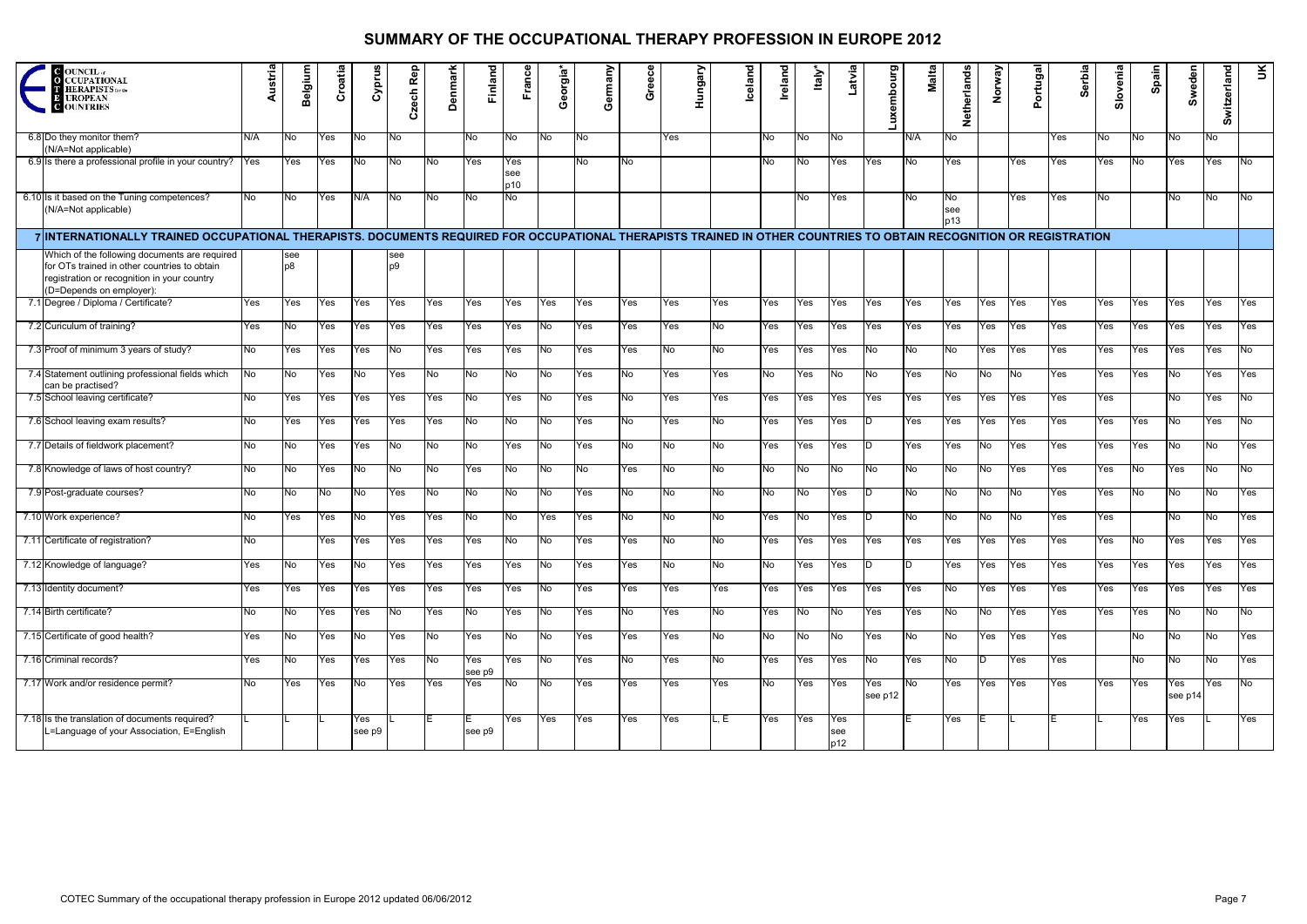

|               | <b>RECOGNISED</b><br><b>PROFESSIONAL</b><br><b>TITLE FOR OT</b>                                                                                                   | <b>TITLE(S) AND KEYWORDS</b><br>THAT DESCRIBE THE<br><b>CONTENT OF THE</b>                                                                                                                                                                            | <b>ASSOCIATION WEBSITE</b><br><b>DOMAIN (WEBSITE LINK)</b><br>(2.4) | <b>OUTLINE OF WHAT CAN BE</b><br><b>FOUND ON THE</b><br><b>ASSOCIATION WEBSITE</b>                                                                                                                                                                                                                                                                     | <b>OTHER INFORMATION</b>                                                                                                                                                                                                                                                                                                                                                                                                                                                                                                                                                                                     |
|---------------|-------------------------------------------------------------------------------------------------------------------------------------------------------------------|-------------------------------------------------------------------------------------------------------------------------------------------------------------------------------------------------------------------------------------------------------|---------------------------------------------------------------------|--------------------------------------------------------------------------------------------------------------------------------------------------------------------------------------------------------------------------------------------------------------------------------------------------------------------------------------------------------|--------------------------------------------------------------------------------------------------------------------------------------------------------------------------------------------------------------------------------------------------------------------------------------------------------------------------------------------------------------------------------------------------------------------------------------------------------------------------------------------------------------------------------------------------------------------------------------------------------------|
|               | <b>QUALIFICATIONS</b><br>(1.6)                                                                                                                                    | PERIODICAL/JOURNAL<br>(2.3)                                                                                                                                                                                                                           |                                                                     | (2.5)                                                                                                                                                                                                                                                                                                                                                  |                                                                                                                                                                                                                                                                                                                                                                                                                                                                                                                                                                                                              |
| Austria       | <b>BSc in Health</b><br><b>Studies</b>                                                                                                                            | OT professional issues, Job<br>Vacancies, General News,<br><b>Congress and Conferences</b><br>Events, Professional<br>Development Courses, OT<br>Professional Issues,<br>National Association<br>Communication, Policy<br>Matters, Political Matters. | www.ergoaustria.at                                                  | OT professional issues, Book<br>References, Scientific Articles,<br><b>Special Interest Groups</b><br>Information, Job Vacancies,<br>Congress and Conferences<br>Events, Professional<br>Development Courses, Policy<br>updates, Political Matters,<br>International News, National<br>Association Communication.                                      | MSc in Occupational Therapy.<br>1.7<br>3.1<br>Ministry of health/ministry of science.<br>4.2 OTs with a diploma.<br>Depends on the employer, generally no.<br>4.5<br>5.3 CPD - pass (so far only voluntary).<br>6.2 WFOT, Associations Code is currently worked on.<br>6.4 Yes, in progress.                                                                                                                                                                                                                                                                                                                 |
| Belgium       | Ergothérapeute                                                                                                                                                    | Scientific content, OT<br>Professional Issues,<br>Multidisciplinary Issues,<br>National Association<br>Communication, Policy<br>Matters, Political Matters.                                                                                           | www.ergobel.be<br>www.ergo-ae.be<br>www.ergotherapie.be             | OT professional issues, Book<br>References, Scientific Articles,<br><b>Special Interest Groups</b><br>Information, Job Vacancies,<br><b>Congress and Conferences</b><br>Events, Professional<br>Development Courses, Policy<br>updates, Political Matters,<br>International News, National<br>Association Communication,<br>Multidisciplinary Matters. | Ministry of education.<br>3.1<br>5.2 We begin this registration process in 2012. Please look at our<br>website for more information.<br>5.8<br>WFOT Minimum Standard.<br>17<br>Registration will be necessary after January 2013. More information<br>on our websites.                                                                                                                                                                                                                                                                                                                                       |
| Croatia       | Croatian: Stručni<br>prvostupnik/ca<br>radne terapije<br>(bacc. therap.<br>occup.)<br>English:<br>Professional<br>Bachelor in<br>occupational<br>therapy (Bsc OT) |                                                                                                                                                                                                                                                       | www.hurt.hr                                                         | OT professional issues, Case<br>Studies, Scientific Articles,<br><b>Special Interest Groups</b><br>Information, Congress and<br>Conferences Events,<br>Professional Development<br>Courses, Policy updates,<br>International News.                                                                                                                     | Sometimes you can find terms like "radno-okupacioni terapeut"<br>1.7<br>(which is distorted terminology in English translation means - work-<br>occupational therapist) or "ergoterapeut".<br>Hrvatska komora zdravstvenih radnika (Croatian health professional<br>5.2<br>chamber)<br>Strukovni razred za djelatnost radne terapije (Professional class for<br>occupational therapy)<br>P.P.263, 10 000 Zagreb, Croatia.<br>Occupational therapists need to renew their licence every 6 years.<br>5.5<br>Croatian Health professional chamber sets Standards of practice in<br>6.6<br>occupational therapy. |
| <b>Cyprus</b> | Ergotherapeutis/<br>Ergotherapeutria<br>Occupational<br>Therapist                                                                                                 |                                                                                                                                                                                                                                                       |                                                                     | OT definition, Cyprus law on<br>OT, OT constitution,<br>information for seminars,<br>courses and workshops,<br>contact details of the<br>committee, links to other<br>websites.                                                                                                                                                                        | There is no occupational therapy school in Cyprus.<br>$\overline{1.3}$<br>Only a monthly newsletter.<br>2.2<br>There are no schools for OT.<br>3.1<br>OTs practicing in Cyprus graduate from different countries.<br>3.5<br>Approximately 5-10 each year.<br>According to the law that regulates OT in Cyprus, min of 3 years is<br>3.6<br>required. Also, OT regulation in the host country of study is always<br>considered.<br>12 for Cypriots.<br>3.8<br>According to the host country of study.<br>3.9<br>4.5 Not in the public sector.                                                                 |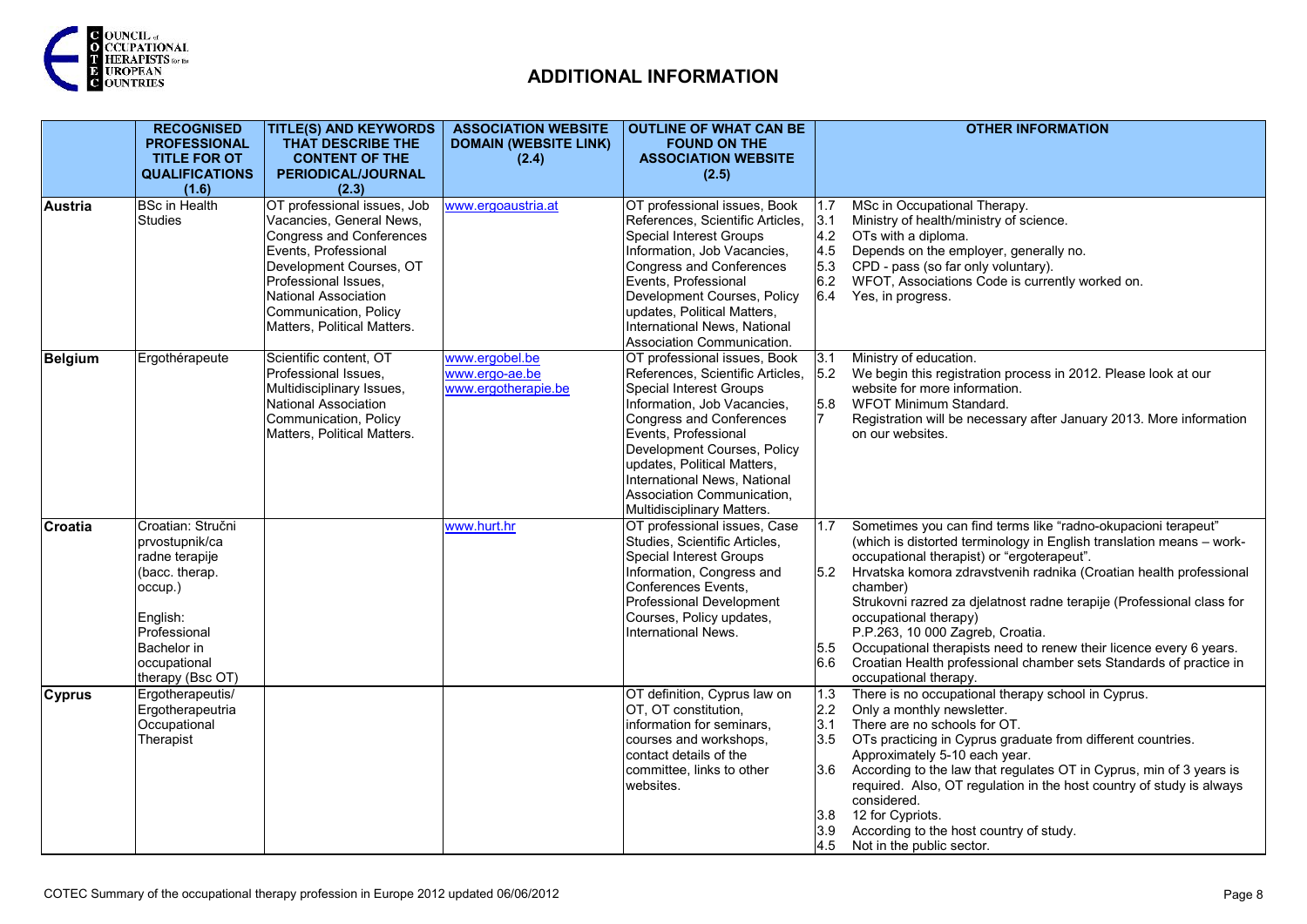

|                                 | <b>RECOGNISED</b><br><b>PROFESSIONAL</b><br><b>TITLE FOR OT</b><br><b>QUALIFICATIONS</b> | <b>TITLE(S) AND KEYWORDS</b><br>THAT DESCRIBE THE<br><b>CONTENT OF THE</b><br>PERIODICAL/JOURNAL                                                                                                                                                                                                   | <b>ASSOCIATION WEBSITE</b><br><b>DOMAIN (WEBSITE LINK)</b><br>(2.4) | <b>OUTLINE OF WHAT CAN BE</b><br><b>FOUND ON THE</b><br><b>ASSOCIATION WEBSITE</b><br>(2.5)                                                                                                                                                                                                                                    | <b>OTHER INFORMATION</b>                                                                                                                                                                                                                                                                                                                                                                                                                                                                                                                                                                                                                                                                    |
|---------------------------------|------------------------------------------------------------------------------------------|----------------------------------------------------------------------------------------------------------------------------------------------------------------------------------------------------------------------------------------------------------------------------------------------------|---------------------------------------------------------------------|--------------------------------------------------------------------------------------------------------------------------------------------------------------------------------------------------------------------------------------------------------------------------------------------------------------------------------|---------------------------------------------------------------------------------------------------------------------------------------------------------------------------------------------------------------------------------------------------------------------------------------------------------------------------------------------------------------------------------------------------------------------------------------------------------------------------------------------------------------------------------------------------------------------------------------------------------------------------------------------------------------------------------------------|
|                                 | (1.6)                                                                                    | (2.3)                                                                                                                                                                                                                                                                                              |                                                                     |                                                                                                                                                                                                                                                                                                                                | P.O. Box 12847<br>5.2<br>2253 Latsia<br>Nicosia, Cyprus<br>Tel. +357 97810202<br>5.5<br>OTs in the private sector have to renew their license every year.<br>5.6 The Association is working on setting a CPD Unit System.<br>7.18 Translation of documents is asked if those are not written in the<br>Greek or English language.                                                                                                                                                                                                                                                                                                                                                           |
| <b>Czech</b><br><b>Republic</b> | Ergoterapeut /<br>Occupational<br>Therapist                                              | Scientific content, OT<br>professional issues, General<br>News, National Association<br>Communication.                                                                                                                                                                                             | www.ergoterapie.cz                                                  | OT professional issues,<br>Student Projects, Student<br>Section, Job Vacancies,<br>Congress and Conferences<br>Events, Professional<br>Development Courses, Policy<br>updates, Political Matters,<br>International News, National<br>Association Communication,<br>Multidisciplinary Matters.                                  | The profession is recognised by law but only in the field of health<br>1.8<br>care, not in social care.<br>OTs have to present:<br>- evidence of education and training (diploma, certificate, attestation<br>of competence or other documents) received upon the completion of<br>education and training;<br>- evidence of professional experience;<br>- evidence of life-long learning (e.g. certificate or other attestation of<br>competence received upon the completion of post qualifying<br>education, training or attended courses, lecturing, active participation<br>in conferences, publishing activity);<br>- criminal records;<br>- proof of good physical and mental health. |
| Denmark                         | Ergoterapeut<br>Occupational<br>Therapist                                                | OT professional issues,<br>Scientific content, Job<br>Vacancies, General News,<br>Congress and Conferences<br>Events, Professional<br>Development Courses, OT<br>Professional Issues,<br>Multidisciplinary Issues,<br>National Association<br>Communication, Policy<br>Matters, Political Matters. | www.etf.dk                                                          | OT professional issues, Book<br>References, Student Projects,<br>Scientific Articles, Special<br>Interest Groups Information,<br>Congress and Conferences<br>Events, Professional<br>Development Courses, Policy<br>updates, Political Matters,<br><b>National Association</b><br>Communication,<br>Multidisciplinary Matters. |                                                                                                                                                                                                                                                                                                                                                                                                                                                                                                                                                                                                                                                                                             |
| <b>Finland</b>                  | Toimintaterapeutti,<br>Ergoterapeut,<br>Occupational<br>therapist                        | Toimintaterapeutti:<br>Scientific content, OT<br>professional issues, Job<br>Vacancies, General News,<br><b>Congress and Conferences</b><br>Events, Professional<br>Development Courses, OT<br>Professional Issues, Policy<br>Matters, Political Matters.                                          | www.toimintaterapeuttiliitto.fi                                     | Basic and current NA<br>information, Code of Ethics,<br>History of OT, discussion<br>board, job description.                                                                                                                                                                                                                   | Erikoistoimintaterapeutti/Special ergoterapeut, Toimintaterapeutti<br>1.7<br>AMK/ Ergoterapeut YHS.<br>3.4 University of Applied Sciences.<br>When working with minors.<br>4.7<br>7.16 When working with minors.<br>7.18 Depends on nationality.                                                                                                                                                                                                                                                                                                                                                                                                                                            |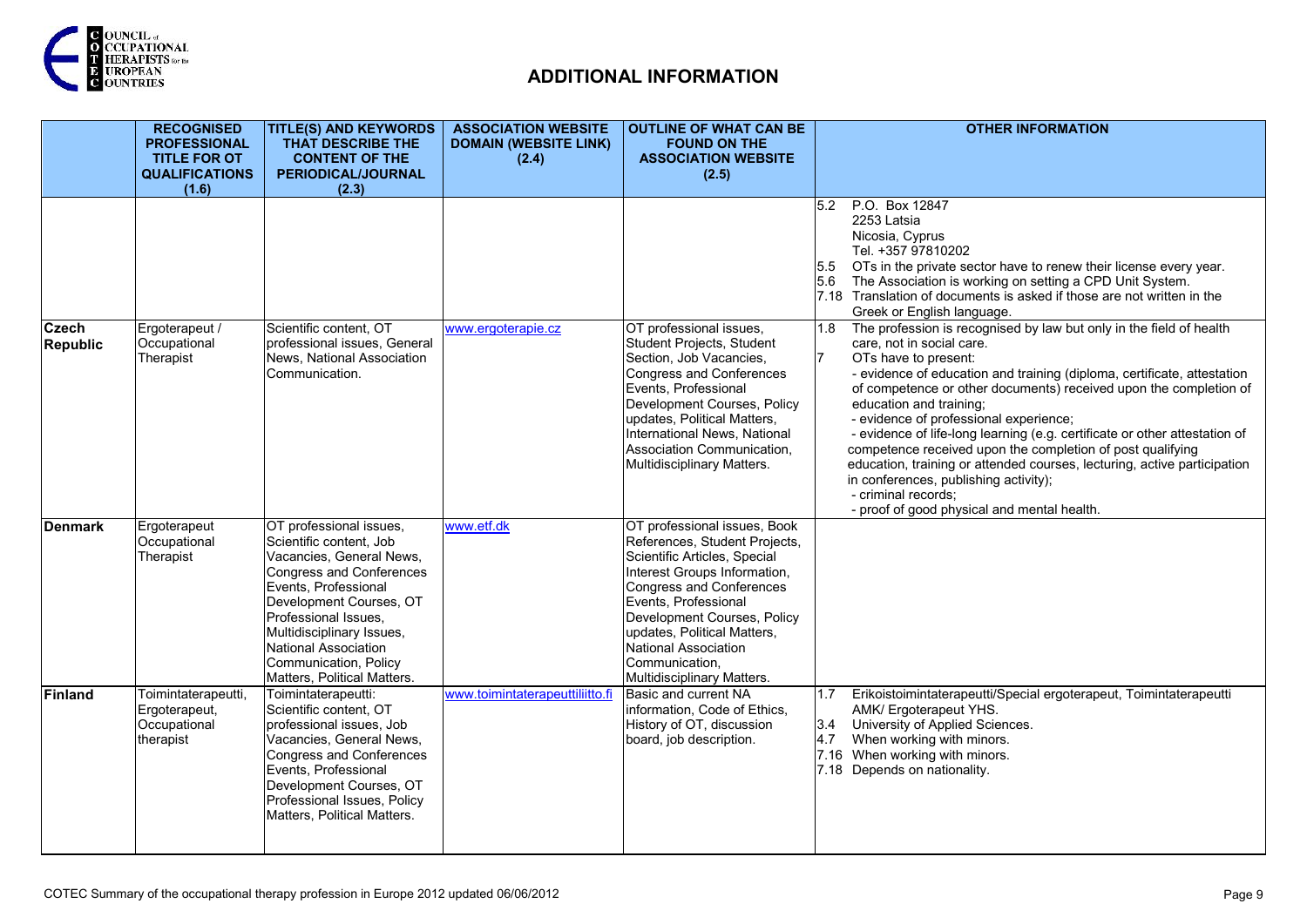

|               | <b>RECOGNISED</b><br><b>PROFESSIONAL</b><br><b>TITLE FOR OT</b><br><b>QUALIFICATIONS</b><br>(1.6) | <b>TITLE(S) AND KEYWORDS</b><br>THAT DESCRIBE THE<br><b>CONTENT OF THE</b><br><b>PERIODICAL/JOURNAL</b><br>(2.3)                                                                                                                                                                                                          | <b>ASSOCIATION WEBSITE</b><br><b>DOMAIN (WEBSITE LINK)</b><br>(2.4) | <b>OUTLINE OF WHAT CAN BE</b><br><b>FOUND ON THE</b><br><b>ASSOCIATION WEBSITE</b><br>(2.5)                                                                                                                                   | <b>OTHER INFORMATION</b>                                                                                                                                                                                                                                                                                                                                                                                                                                                                                                                                                                                                                                                                                                   |
|---------------|---------------------------------------------------------------------------------------------------|---------------------------------------------------------------------------------------------------------------------------------------------------------------------------------------------------------------------------------------------------------------------------------------------------------------------------|---------------------------------------------------------------------|-------------------------------------------------------------------------------------------------------------------------------------------------------------------------------------------------------------------------------|----------------------------------------------------------------------------------------------------------------------------------------------------------------------------------------------------------------------------------------------------------------------------------------------------------------------------------------------------------------------------------------------------------------------------------------------------------------------------------------------------------------------------------------------------------------------------------------------------------------------------------------------------------------------------------------------------------------------------|
| <b>France</b> | Ergothérapeute                                                                                    | 1-Le monde de<br>'ergothérapie (every three<br>months): NA newsletter, OT<br>profession, events,<br>congresses, COTEC and<br>WFOT news.<br>2 – ErgOTherapies (every<br>three months): scientific<br>articles on OT.                                                                                                       | www.anfe.fr                                                         | Professional information, job<br>offers, congresses and OT<br>days announcements,<br>trainings, news, bookstore.                                                                                                              | Diploma of occupational therapist, physical therapist, doctor, etc. (at<br>4.2<br>least three years of studies after the baccalaureat).<br>Only for specialist courses in leadership.<br>4.5<br>You have to register at the ARS (Agence Régionale de Santé). This<br>5.2<br>service exists in each region of France.<br>In case of a change of job in a different administrative district<br>5.6<br>(department).<br>French legislation doesn't officially allow our profession to have our<br>6.1<br>own code of ethics.<br>In spite of the above point (6.1), French OT practice is based on<br>6.2<br>WFOT's code of ethics.<br>Not a code of ethics as such; we've got a legal summary of the OT<br>6.9<br>profession. |
| Georgia*      | Occupational<br>therapist                                                                         |                                                                                                                                                                                                                                                                                                                           |                                                                     |                                                                                                                                                                                                                               | Master of Science.<br>4.2                                                                                                                                                                                                                                                                                                                                                                                                                                                                                                                                                                                                                                                                                                  |
| Germany       | Ergotherapeutin /<br>Ergotherapeut                                                                | "ERGOTHERAPIE UND<br>REHABILITATION" (journal):<br>scientific, OT profession,<br>political matters and policy,<br>professional development<br>courses, congresses,<br>events, job vacancies.<br>"DVEaktuell" (newsletter for<br>members only): NA, events,<br>political matters.<br>Both published monthly.               |                                                                     | OT profession, association<br>affairs, political matters and<br>policy, professional<br>development courses,<br>congresses, events. German<br>summaries of assessment<br>linstruments and OT relevant<br>studies for members. | Beschäftigungs- und Arbeitstherapeutin/ Beschäftigungs- und<br>1.7<br>Arbeitstherapeut in prior to 1999.<br>3.1<br>Federal states.<br>It is compulsory for OTs in private/ independent practice.<br>4.6<br>There is no registration. The OT qualification is regulated by the<br>5.2<br>federal state authorities. There are so many it is not possible to list<br>them there.<br>5.6<br>Since 2007: For OTs in private/ independent practice, points for<br>lifelong learning have to be submitted in a period of 4 years.                                                                                                                                                                                                |
| Greece        | Εργοθεραπευτής /<br>Ergotherapist                                                                 | 1. "Ergotherapia": journal,<br>scientific, OT profession +<br>multidisciplinary.<br>2. "Ergocosmos":<br>newsletter, NA<br>communication, reports from<br>SIGs, events, congresses,<br>job vacancies. News,<br>events, contact details, job<br>vacancies (for members),<br>congresses (for members),<br>political matters. |                                                                     | News, events, contact details,<br>job vacancies (for members),<br>congresses (for members),<br>political matters.                                                                                                             | No up-to-date info. available.<br>1.2<br>1.4<br>No up-to-date info. available.<br>1.5<br>No statistical info. available.<br>3.9<br>"Ptychio" Degree.<br>3.10 High School Certificate "Apolytirio", National Exams.<br>4.3.5 Yes, but not recognised.<br>4.3.6 Yes, but not recognised.<br>4.5 No, unless it is a MSc.<br>5.2 Prefecture of Permanent Residence Area, Department of Health<br>Affairs (registration body).                                                                                                                                                                                                                                                                                                  |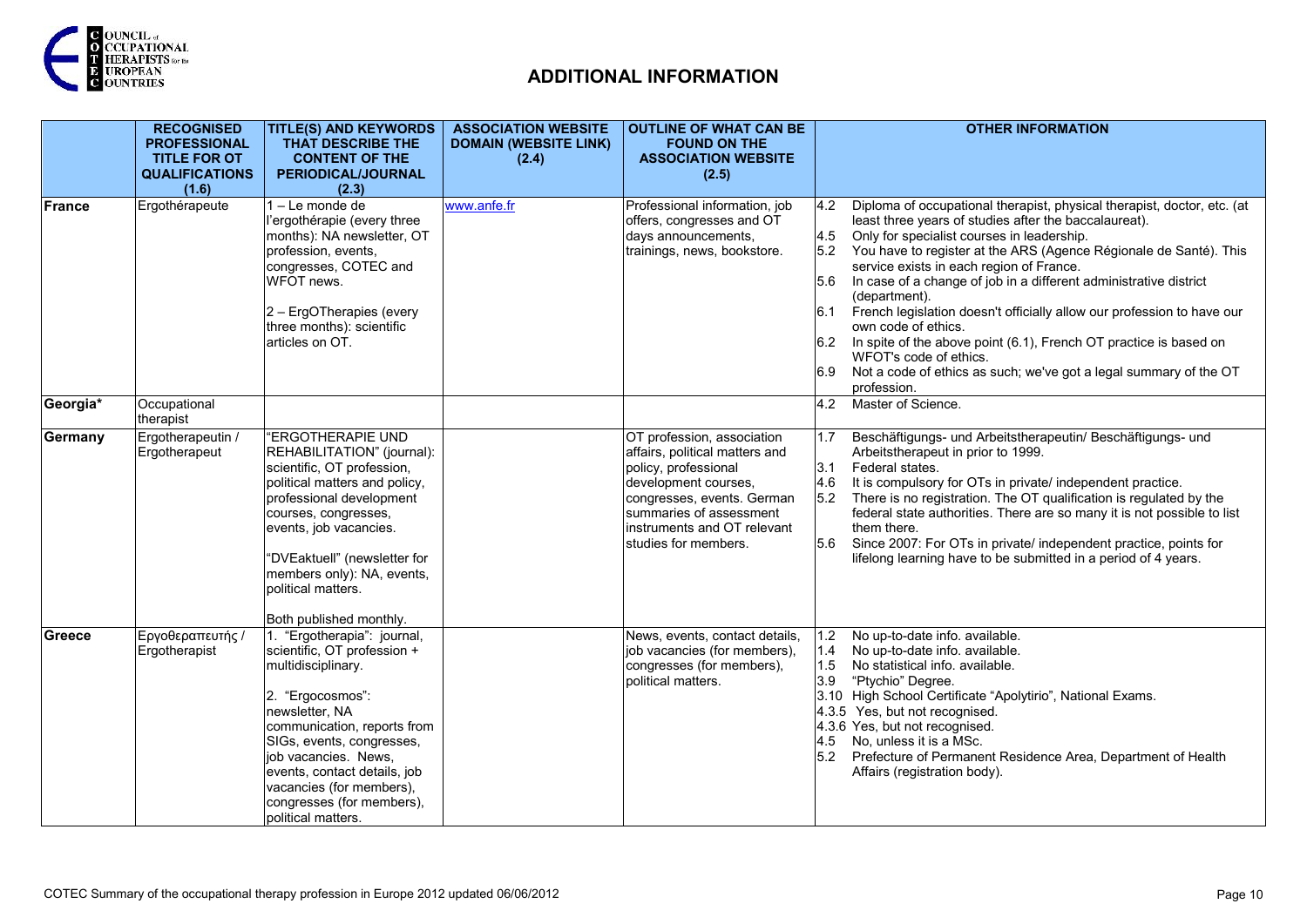

|                | <b>RECOGNISED</b><br><b>PROFESSIONAL</b><br><b>TITLE FOR OT</b><br><b>QUALIFICATIONS</b><br>(1.6)                  | <b>TITLE(S) AND KEYWORDS</b><br>THAT DESCRIBE THE<br><b>CONTENT OF THE</b><br><b>PERIODICAL/JOURNAL</b><br>(2.3)                                                                                   | <b>ASSOCIATION WEBSITE</b><br><b>DOMAIN (WEBSITE LINK)</b><br>(2.4) | <b>OUTLINE OF WHAT CAN BE</b><br><b>FOUND ON THE</b><br><b>ASSOCIATION WEBSITE</b><br>(2.5)                                                                                                                                                       |                    | <b>OTHER INFORMATION</b>                                                                                                                                                                                                                                                                                                                                                                                                                                    |
|----------------|--------------------------------------------------------------------------------------------------------------------|----------------------------------------------------------------------------------------------------------------------------------------------------------------------------------------------------|---------------------------------------------------------------------|---------------------------------------------------------------------------------------------------------------------------------------------------------------------------------------------------------------------------------------------------|--------------------|-------------------------------------------------------------------------------------------------------------------------------------------------------------------------------------------------------------------------------------------------------------------------------------------------------------------------------------------------------------------------------------------------------------------------------------------------------------|
| <b>Hungary</b> | ergoterapeuta,<br>rehabilitációs<br>tevékenység<br>terapeuta<br>"therapist of the<br>rehabilitation<br>occupation" |                                                                                                                                                                                                    |                                                                     |                                                                                                                                                                                                                                                   | 3.1                | Ministry of health.                                                                                                                                                                                                                                                                                                                                                                                                                                         |
| Iceland        | lðjuþjálfi /<br><b>OT</b>                                                                                          | Scientific content, OT<br>professional issues, General<br>News, Congress and<br>Conferences Events.                                                                                                | http://idju.sigl.is/                                                | OT professional issues,<br>Special Interest Groups<br>Information, Job Vacancies,<br>Congress and Conferences<br>Events, Professional<br>Development Courses,<br>Political Matters, International<br>News, National Association<br>Communication. | 1.4<br>l3.1<br>5.2 | Population is 318,000.<br>The parliament.<br>The Directorate of Health<br>Austurströnd 5, 170 Seltjarnanes, Iceland.                                                                                                                                                                                                                                                                                                                                        |
| <b>Ireland</b> | Occupational<br>Therapist                                                                                          | <b>AOTI Newsletter: CDP</b><br>courses, events,<br>congresses, council news,<br>COTEC/ENOTHE/WFOT<br>news.<br>Irish Journal of Occupational<br>Therapy: Scientific journal,<br>Research, Training. | www.aoti.ie                                                         | CPD events, updates re new<br>policies/position papers,<br>private practice database,<br>information re research.                                                                                                                                 | 3.1<br>3.6         | AOTI (Accreditation committee).<br>Four years for B.Sc. OT and two year M.Sc. OT program available/<br>240 ECTS.                                                                                                                                                                                                                                                                                                                                            |
| Italy*         | Terapista<br>Occupazionale                                                                                         | G.I.T.O. (Giornale Italiano di<br>Terapia Occupazionale):<br>scientific, OT profession.                                                                                                            |                                                                     | NA communication, political<br>matters, courses, congresses,<br>events, legal documents.<br>Visit<br>www.terapiaoccupazionale.it<br>for education matters.                                                                                        |                    |                                                                                                                                                                                                                                                                                                                                                                                                                                                             |
| Latvia         | Ergoterapeits in<br>Latvian,<br>Ergotherapist                                                                      | Newsletter "LEA informācijas<br>lapa" (every second month)<br>Key words: OT profession,<br>OT events, job vacancies,<br>OT students.                                                               |                                                                     | Key words in Latvian:<br>Ergoterapija, Latvijas<br>Ergoterapeitu asociācija.<br>Key words in English: Latvian<br>association of occupational<br>therapists.                                                                                       | 1.7<br>5.2         | Occupational Therapist.<br>Regulatory body<br>Union of Professional Organisations of Medical Practioners of Latvia<br>Dzirciema iela 16, Rīga, LV - 1007<br>Tel: +371-29410147<br>Latvian legislation concerning this profession<br>LAW ON REGULATED PROFESSIONS AND RECOGNITION OF<br>PROFESSIONAL QUALIFICATIONS<br>Registration body<br>MINISTRY OF HEALTH OF THE REPUBLIC OF LATVIA<br>HEALTH INSPECTORATE<br>Klijanu Street 7, Riga, LV - 1012, LATVIA |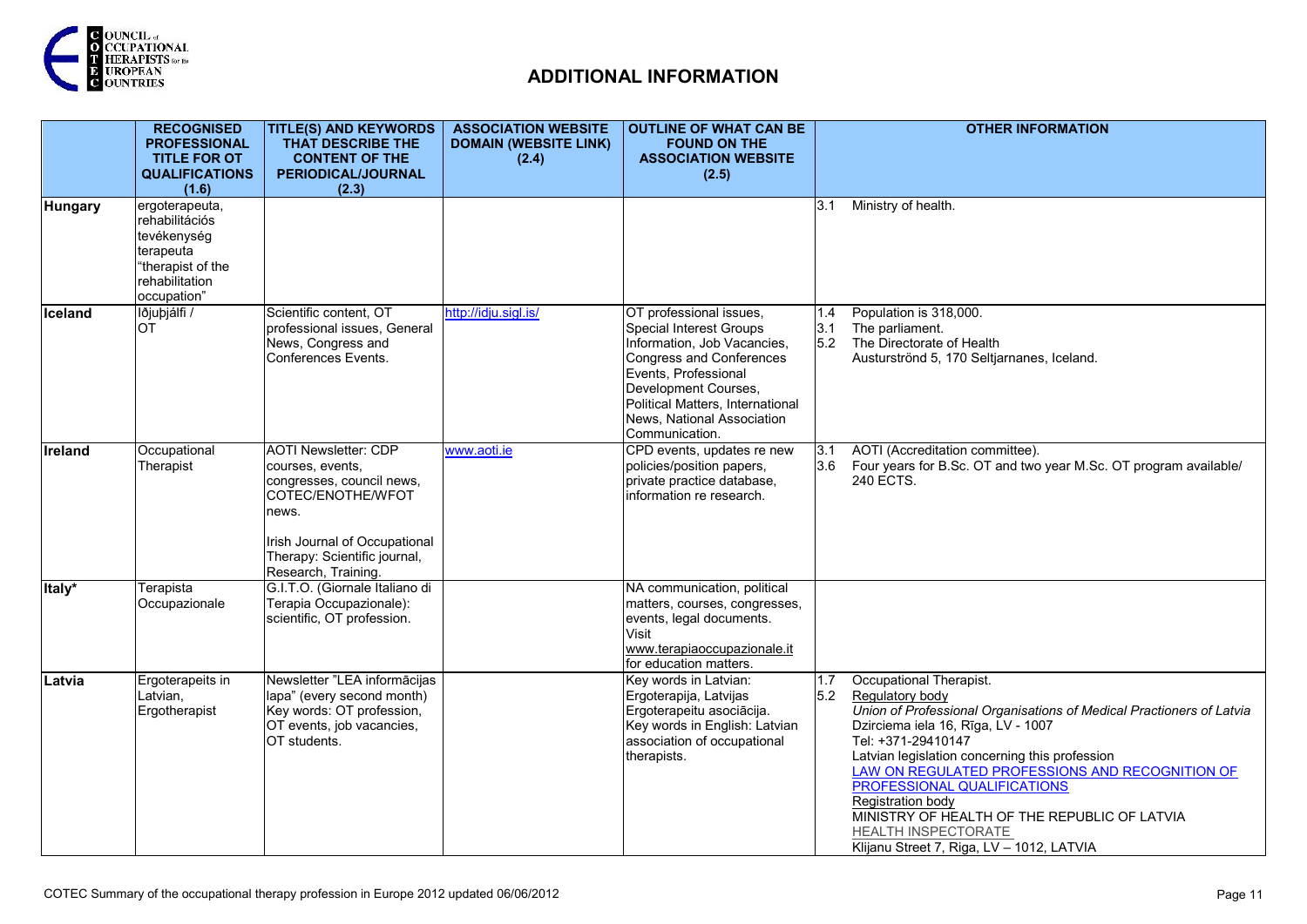

|              | <b>RECOGNISED</b><br><b>PROFESSIONAL</b><br><b>TITLE FOR OT</b><br><b>QUALIFICATIONS</b><br>(1.6) | <b>TITLE(S) AND KEYWORDS</b><br>THAT DESCRIBE THE<br><b>CONTENT OF THE</b><br>PERIODICAL/JOURNAL<br>(2.3)                                                                     | <b>ASSOCIATION WEBSITE</b><br><b>DOMAIN (WEBSITE LINK)</b><br>(2.4) | <b>OUTLINE OF WHAT CAN BE</b><br><b>FOUND ON THE</b><br><b>ASSOCIATION WEBSITE</b><br>(2.5)                                                                     | <b>OTHER INFORMATION</b>                                                                                                                                                                                                                                                                                                                                                                                                                                                                                                                                                                                                                                                                                                                                                                                                                                                                                                                                                                                                                                                                                                                                                                                                                                                                                                                                                                                                               |
|--------------|---------------------------------------------------------------------------------------------------|-------------------------------------------------------------------------------------------------------------------------------------------------------------------------------|---------------------------------------------------------------------|-----------------------------------------------------------------------------------------------------------------------------------------------------------------|----------------------------------------------------------------------------------------------------------------------------------------------------------------------------------------------------------------------------------------------------------------------------------------------------------------------------------------------------------------------------------------------------------------------------------------------------------------------------------------------------------------------------------------------------------------------------------------------------------------------------------------------------------------------------------------------------------------------------------------------------------------------------------------------------------------------------------------------------------------------------------------------------------------------------------------------------------------------------------------------------------------------------------------------------------------------------------------------------------------------------------------------------------------------------------------------------------------------------------------------------------------------------------------------------------------------------------------------------------------------------------------------------------------------------------------|
|              |                                                                                                   |                                                                                                                                                                               |                                                                     |                                                                                                                                                                 | Tel: 371-67081510  Fax: 371-67819672<br>Email: vi@vi.gov.lv<br>Medical persons' register<br>http://vsmtva.vi.gov.lv/AML.Website/lv/datubazes/personas/index.aspx<br>The registration of medical persons is confirmed by the order No.760<br>of the Cabinet of Ministers "Medical persons' register" issued on<br>2005/10/11.<br>5.6 Certification/Re-certification: work experience - practice, points (at<br>least 50 credit hours per year).<br>5.14 89/48/EEC (general syst.) - Council Directive 89/48/EEC of 21<br>December 1988 on a general system for the recognition of higher-<br>education diplomas awarded on completion of professional education<br>and training of at least three years" duration<br>(Number: 89/48/EEC, Celex number: 31989L0048)<br>Latvian translation by Translation and Terminology Centre<br><b>Directive in English</b><br>2001/19/EC (SLIM) Directive 2001/19/EC of the European Parliament<br>and of the Council of 14 May 2001 amending (all general system<br>directives and all sectoral directives)<br>(Number: 32001L0019, Celex number: 2001/19/EC)<br>Latvian translation by Translation and Terminology Centre<br>Directive in English<br>7.18 For detailed information look:<br>Information institution<br>Academic Information centre<br>Valnu iela 2, LV-1050 Rīga, Latvija<br>Tel: +371-7225155; +371-7212317<br>Fax: +371-7221006<br>Email: izglitiba@aic.lv<br>http://www.aic.lv |
|              | Luxembourg ergothérapeute,<br>occupational<br>therapist                                           | Scientific content, General<br>News, Congress and<br>Conferences Events,<br>Professional Development<br>Courses, National<br>Association Communication,<br>Political Matters. | www.aled.lu                                                         | Job Vacancies, Congress and<br>Conferences Events,<br>Professional Development<br>Courses, International News,<br><b>National Association</b><br>Communication. | There are no schools in Luxembourg.<br>3.1<br>7.17 Required if non-EU member.                                                                                                                                                                                                                                                                                                                                                                                                                                                                                                                                                                                                                                                                                                                                                                                                                                                                                                                                                                                                                                                                                                                                                                                                                                                                                                                                                          |
| <b>Malta</b> | Occupational<br>Therapists                                                                        | Scientific content, OT<br>professional issues,<br>Congress and Conferences<br>Events.                                                                                         | www.maotwebsite.org                                                 | OT professional issues,<br>Congress and Conferences<br>Events, Professional<br>Development Courses,<br>National Association<br>Communication.                   | Council of Professions Complementary to Medicine.<br>3.1<br>3.10 National Matriculation Certificate. Biology Advanced Level at Grade c<br>or better.<br>5.2 Council of Professions Complementary to Medicine,<br>181, Melita Str, Valletta<br>Ms. Gillian Mifsud, Registrar                                                                                                                                                                                                                                                                                                                                                                                                                                                                                                                                                                                                                                                                                                                                                                                                                                                                                                                                                                                                                                                                                                                                                            |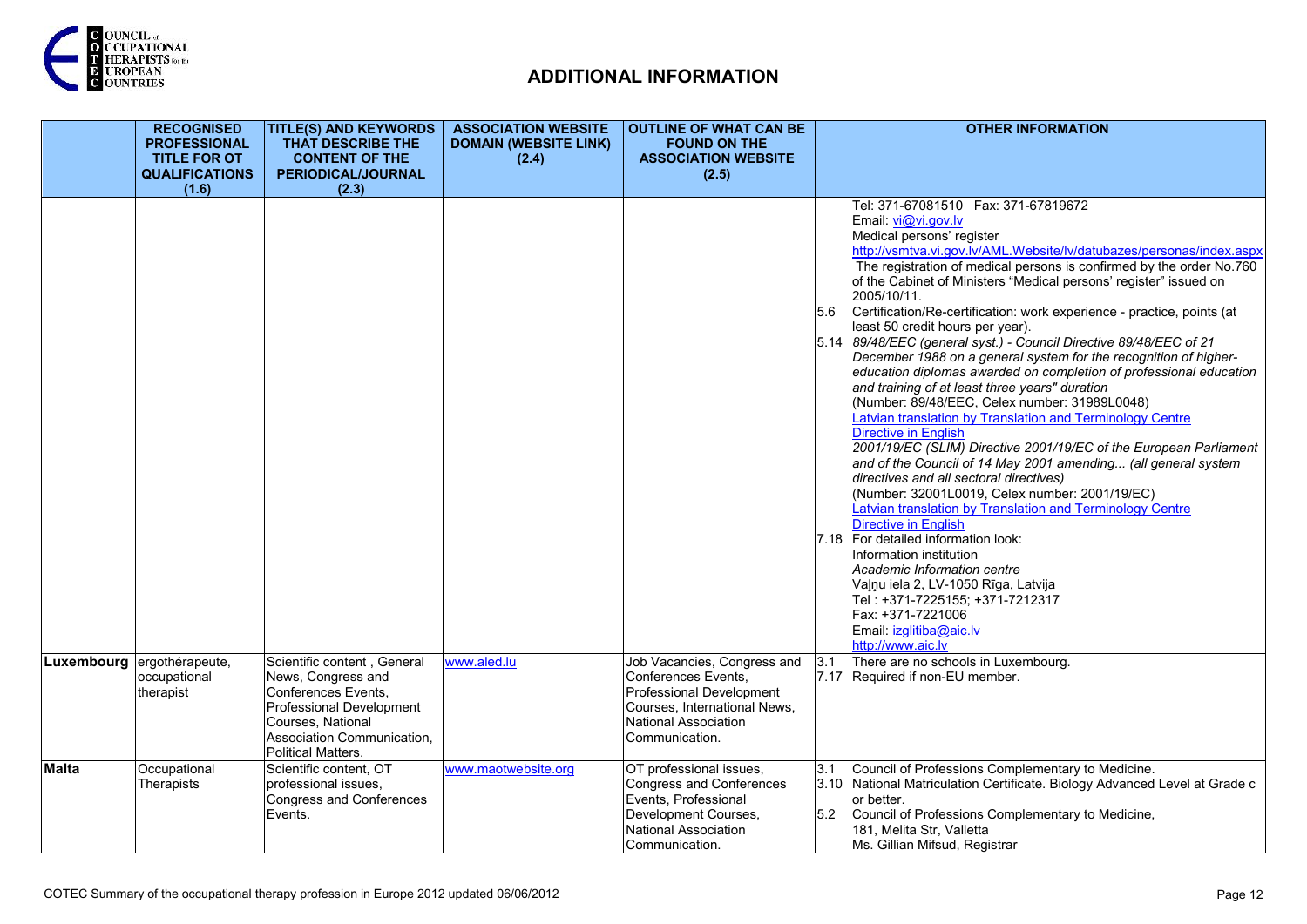

|                    | <b>RECOGNISED</b>                          | <b>TITLE(S) AND KEYWORDS</b>                                    | <b>ASSOCIATION WEBSITE</b>   | <b>OUTLINE OF WHAT CAN BE</b>                     | <b>OTHER INFORMATION</b>                                                                        |
|--------------------|--------------------------------------------|-----------------------------------------------------------------|------------------------------|---------------------------------------------------|-------------------------------------------------------------------------------------------------|
|                    | <b>PROFESSIONAL</b><br><b>TITLE FOR OT</b> | THAT DESCRIBE THE<br><b>CONTENT OF THE</b>                      | <b>DOMAIN (WEBSITE LINK)</b> | <b>FOUND ON THE</b><br><b>ASSOCIATION WEBSITE</b> |                                                                                                 |
|                    | <b>QUALIFICATIONS</b>                      | PERIODICAL/JOURNAL                                              | (2.4)                        | (2.5)                                             |                                                                                                 |
|                    | (1.6)                                      | (2.3)                                                           |                              |                                                   |                                                                                                 |
|                    |                                            |                                                                 |                              |                                                   | gillian.mifsud@gov.mt                                                                           |
|                    |                                            |                                                                 |                              |                                                   | $000356 - 21255540.$                                                                            |
|                    |                                            |                                                                 |                              |                                                   | 5.7<br>Yes, in the Public Sector.                                                               |
|                    |                                            |                                                                 |                              |                                                   | 5.9<br>Yes, in the Public Sector.                                                               |
|                    |                                            |                                                                 |                              |                                                   | 6.2 Council of Professions Complementary to Medicine.                                           |
|                    |                                            |                                                                 |                              |                                                   | 6.6<br>Council of Professions Complementary to Medicine.                                        |
| <b>Netherlands</b> | Ergotherapeut                              | Ergotherapie Magazine                                           |                              | OT profession, political                          | Preferred Master, Bachelor degree is still possible.<br>4.2                                     |
|                    |                                            | Scientific, OT profession,                                      |                              | matters, NA communication,                        | Registration is on voluntary basis.<br>5.1                                                      |
|                    |                                            | multidisciplinary, NA                                           |                              | guidelines, development                           | 5.2<br>Registration body:                                                                       |
|                    |                                            | communication, political                                        |                              | courses, congresses.                              | Ministry of Health, Welfare & Sports                                                            |
|                    |                                            | matters and policy,                                             |                              |                                                   | www.minvws.nl                                                                                   |
|                    |                                            | professional development                                        |                              |                                                   | Quality assurance                                                                               |
|                    |                                            | courses, congresses,<br>events, job vacancies.                  |                              |                                                   | www.kwaliteitsregisterparamedici.nl<br>Kwaliteitsregister Paramedici                            |
|                    |                                            |                                                                 |                              |                                                   | Postbus 16124, 2500 BC Den Haag                                                                 |
|                    |                                            |                                                                 |                              |                                                   | +319002020818                                                                                   |
|                    |                                            |                                                                 |                              |                                                   | 6.10 There are references to the tuning competences, but the basic                              |
|                    |                                            |                                                                 |                              |                                                   | elements are from the Canadian professional profile.                                            |
| Norway             | Ergoterapeut,                              | Scientific content, OT                                          | www.ergoterapeutene.org      | OT professional issues,                           |                                                                                                 |
|                    | Occupational                               | professional issues, Job                                        |                              | <b>Student Section, Scientific</b>                |                                                                                                 |
|                    | Therapist                                  | Vacancies, Congress and                                         |                              | Articles, Special Interest                        |                                                                                                 |
|                    |                                            | Conferences Events,                                             |                              | Groups Information, Congress                      |                                                                                                 |
|                    |                                            | Professional Development                                        |                              | and Conferences Events.                           |                                                                                                 |
|                    |                                            | Courses, National                                               |                              | Professional Development                          |                                                                                                 |
|                    |                                            | Association Communication,                                      |                              | Courses, Policy updates,                          |                                                                                                 |
|                    |                                            | Policy Matters, Political                                       |                              | Political Matters, International                  |                                                                                                 |
|                    |                                            | Matters.                                                        |                              | News, National Association                        |                                                                                                 |
|                    |                                            |                                                                 |                              | Communication,                                    |                                                                                                 |
|                    |                                            |                                                                 |                              | Multidisciplinary Matters.                        |                                                                                                 |
| Portugal           | Terapeuta                                  | OT professional issues, Job                                     | www.ap-to.com                | OT professional issues, Job                       | 1.5<br>Data not available.                                                                      |
|                    | Ocupacional/                               | Vacancies, General News,                                        |                              | Vacancies, Congress and<br>Conferences Events,    | A3ES (Agência de avaliação e acreditação do ensino superior)<br>3.1                             |
|                    | Occupational<br>Therapist                  | <b>Congress and Conferences</b><br>Events, National Association |                              | <b>Professional Development</b>                   | http://www.a3es.pt/<br>Approx. 100 (some programs didn't complete the 1st edition of the<br>3.5 |
|                    |                                            | Communication.                                                  |                              | Courses, Policy updates,                          | course, only opened 2 or 3 years ago).                                                          |
|                    |                                            |                                                                 |                              | Political Matters, International                  | 3.7<br>Depending on the different schools.                                                      |
|                    |                                            |                                                                 |                              | News, National Association                        | 4.3<br>All of those mainly at a master's level. I don't understand what is                      |
|                    |                                            |                                                                 |                              | Communication, History of OT,                     | meant by post graduate basic                                                                    |
|                    |                                            |                                                                 |                              | OT definition, (for the general                   | 4.3.3 Only rehabilitation.                                                                      |
|                    |                                            |                                                                 |                              | public).                                          | 6.5<br>Only for the association members.                                                        |
| Serbia             | Radni terapeut,                            |                                                                 | www.drts.rs                  |                                                   | About 60 in each year of study (3 years) including some non-active<br>1.3                       |
|                    | Occupation                                 |                                                                 |                              |                                                   | students who had completed course requirements but not degreed                                  |
|                    | therapist                                  |                                                                 |                              |                                                   | yet (about 45-50).                                                                              |
|                    |                                            |                                                                 |                              |                                                   | 1.5 A few, but SOTS have no specific information because some of them                           |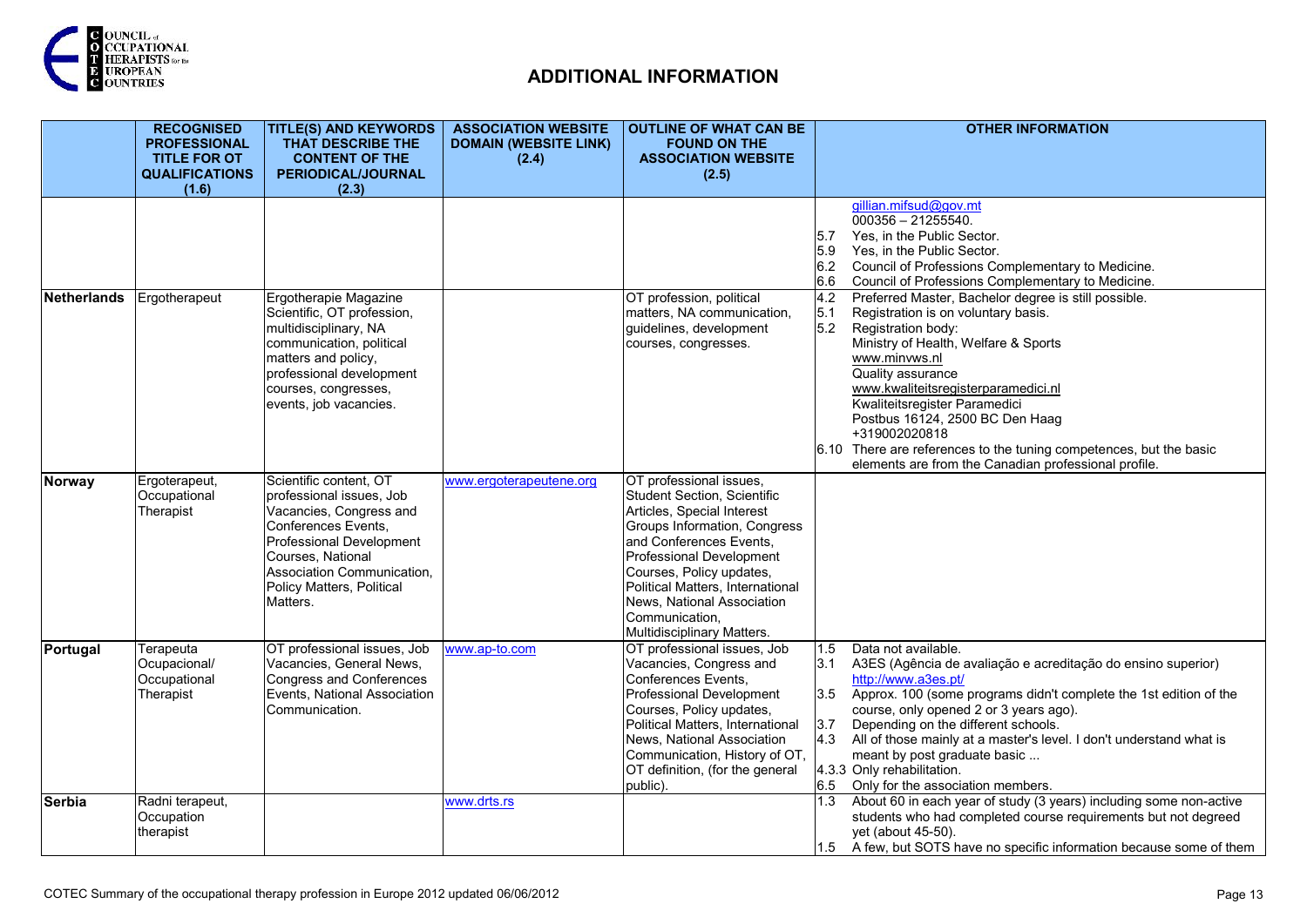

|               | <b>RECOGNISED</b><br><b>PROFESSIONAL</b><br><b>TITLE FOR OT</b>           | <b>TITLE(S) AND KEYWORDS</b><br>THAT DESCRIBE THE<br><b>CONTENT OF THE</b>                                                                                                                                                                                      | <b>ASSOCIATION WEBSITE</b><br><b>DOMAIN (WEBSITE LINK)</b><br>(2.4) | <b>OUTLINE OF WHAT CAN BE</b><br><b>FOUND ON THE</b><br><b>ASSOCIATION WEBSITE</b>                                                                                                                                                                                                               | <b>OTHER INFORMATION</b>                                                                                                                                                                                                                                                                                                                                                                                                                                                                                                                                                                                                                                                                                                                                                                                                |
|---------------|---------------------------------------------------------------------------|-----------------------------------------------------------------------------------------------------------------------------------------------------------------------------------------------------------------------------------------------------------------|---------------------------------------------------------------------|--------------------------------------------------------------------------------------------------------------------------------------------------------------------------------------------------------------------------------------------------------------------------------------------------|-------------------------------------------------------------------------------------------------------------------------------------------------------------------------------------------------------------------------------------------------------------------------------------------------------------------------------------------------------------------------------------------------------------------------------------------------------------------------------------------------------------------------------------------------------------------------------------------------------------------------------------------------------------------------------------------------------------------------------------------------------------------------------------------------------------------------|
|               | <b>QUALIFICATIONS</b><br>(1.6)                                            | <b>PERIODICAL/JOURNAL</b><br>(2.3)                                                                                                                                                                                                                              |                                                                     | (2.5)                                                                                                                                                                                                                                                                                            |                                                                                                                                                                                                                                                                                                                                                                                                                                                                                                                                                                                                                                                                                                                                                                                                                         |
|               |                                                                           |                                                                                                                                                                                                                                                                 |                                                                     |                                                                                                                                                                                                                                                                                                  | are not working as OTs.<br>Goverment of Serbia through Ministry of education.<br>3.1<br>3.2<br>None as we know.<br>310 hours of students work alone at the clinics Hospital per each<br>3.7<br>year of study (450 in general), and 615 hours of cabinet and/or<br>clinical work with teachers during 3 years.<br>3 years of studying plus 6 month of practice after getting a degree.<br>3.8<br>5.2<br>Chamber of nurses and technicians RS<br>e-mail addresses: schale@ptt.yu; posta@kmszts.org.rs                                                                                                                                                                                                                                                                                                                     |
| Slovenia      | diplomirani delovni<br>terapevt,<br>bachelor<br>occupational<br>therapist | Scientific content, OT<br>professional issues, General<br>News, Professional<br>Development Courses.                                                                                                                                                            | www.zdts.si                                                         | <b>Special Interest Groups</b><br>Information, Congress and<br>Conferences Events,<br>Professional Development<br>Courses, International News.                                                                                                                                                   | višji delovni terapevt, occupational therapist - diploma level.<br>1.7                                                                                                                                                                                                                                                                                                                                                                                                                                                                                                                                                                                                                                                                                                                                                  |
| Spain         | Yes                                                                       | Revista Informativa de<br>APETO (informative Journal<br>of APETO. Spanish<br>Association of O.T.) Topics:<br>O.T. Intervention.<br>Multidisciplinary, Universal<br>design and Technological<br>supports, O.T. in higher<br>education, Policies, Events,<br>etc. |                                                                     | Definition of O.T. and history of 3.1<br>the Association, Newsletter,<br>Workshop/courses<br>announcement, Journal,<br>Minutes from executive<br>meetings, Books, etc.                                                                                                                           | Ministry of education.<br>4.2<br>Depends on the school (diploma or master/PHd).<br>5.1<br>Yes in some places of Spain.                                                                                                                                                                                                                                                                                                                                                                                                                                                                                                                                                                                                                                                                                                  |
| <b>Sweden</b> | Reg. Occupational<br>Therapist (leg.<br>Arbetsterapeut)                   | Articles on all matters<br>concerning OT and OTs,<br>Science, OT profession, NA<br>communication, political<br>matters and policies,<br>professional development,<br>courses, congresses,<br>events, job vacancies,<br>wages, agreements and<br>contracts.      | www.fsa.akadermikerhuset.se                                         | Contains most things<br>concerning occupational<br>therapy in Sweden as well as<br>News, Professional<br>developments, NA policies,<br>Ethical Code, Calendar, Links,<br>Member pages, Information<br>about courses and<br>congresses. Information in<br>English, French, German and<br>Spanish. | The students must have basic qualifications for university studies and<br>3.10<br>might also need extra grades in specific areas depending on their<br>previous education.<br>4.2<br>Master of science in pertinent subject(s), i.e. occupational therapy,<br>psychology, etc.<br>4.3.6 Courses for special groups like children, elders, challenging<br>behaviour, somatic or mental health etc.<br>5.7<br>Advice is given by the National Board of Health and Welfare.<br>5.11 The Association has a "Competence development model".<br>6.2<br>Association and with reference to WFOT's code.<br>7.17 As an EU/EEA citizen you have the right to work in Sweden without a<br>work and residence permit. If you would like to stay longer than three<br>months, you have to register with the Swedish Migration Board. |
| Switzerland   | bachelor in<br>Ergotherapie FH                                            | <b>ERGOTHERAPIE -</b><br>Fachzeitschrift des<br>EVS/ASE<br>Scientific content. OT                                                                                                                                                                               | www.ergotherapie.ch                                                 | OT professional issues, Job<br>Vacancies, Congress and<br>Conferences Events, Policy<br>updates, Political Matters,<br>National Association                                                                                                                                                      | 35 are students.<br>1.1<br>3.9<br>Graduate Diploma.<br>5.4 Yes, only for independent OTs.                                                                                                                                                                                                                                                                                                                                                                                                                                                                                                                                                                                                                                                                                                                               |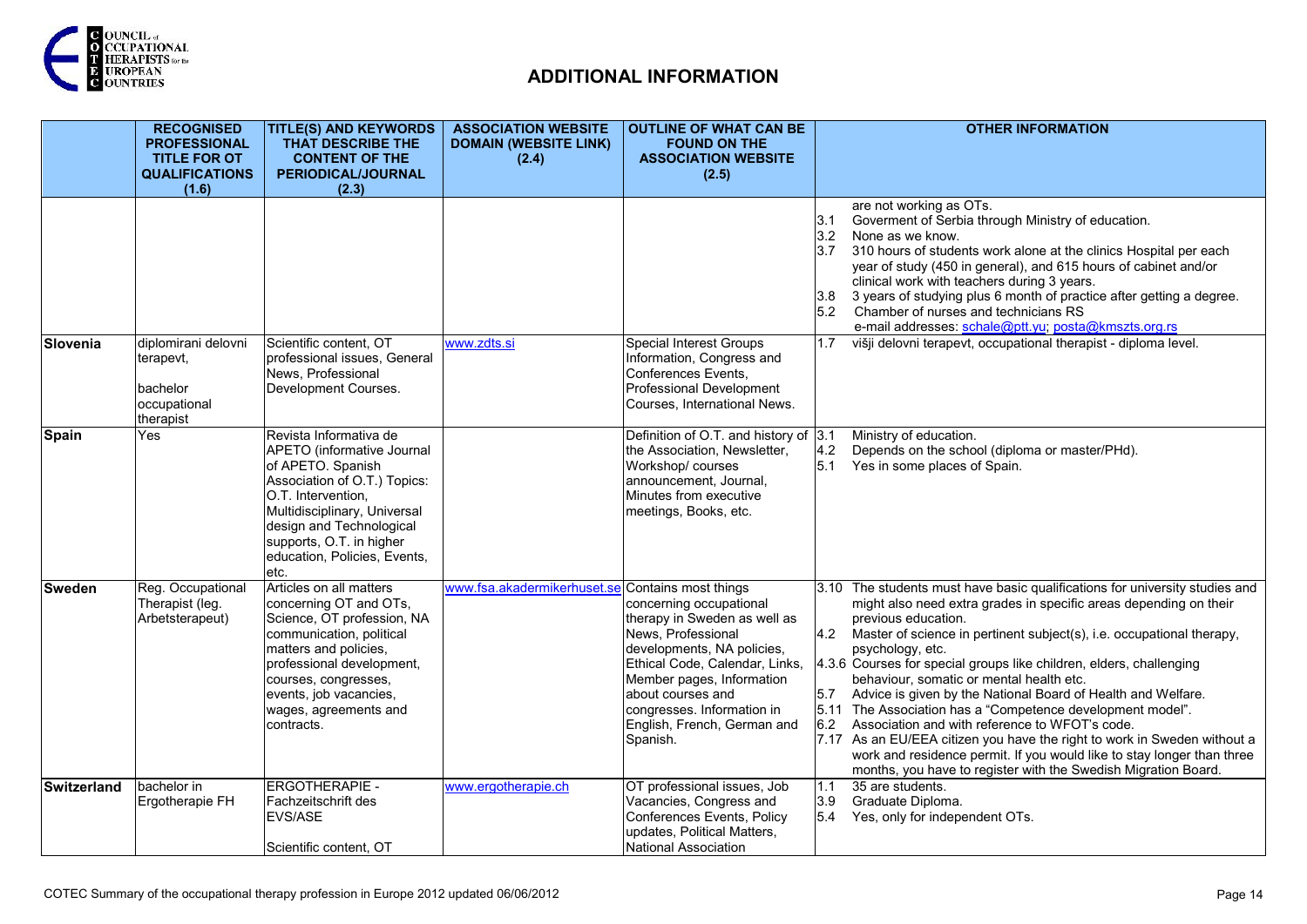

|            | <b>RECOGNISED</b><br><b>PROFESSIONAL</b><br><b>TITLE FOR OT</b><br><b>QUALIFICATIONS</b><br>(1.6) | <b>TITLE(S) AND KEYWORDS</b><br><b>THAT DESCRIBE THE</b><br><b>CONTENT OF THE</b><br><b>PERIODICAL/JOURNAL</b><br>(2.3)                                                                         | <b>ASSOCIATION WEBSITE</b><br><b>DOMAIN (WEBSITE LINK)</b><br>(2.4) | <b>OUTLINE OF WHAT CAN BE</b><br><b>FOUND ON THE</b><br><b>ASSOCIATION WEBSITE</b><br>(2.5)       | <b>OTHER INFORMATION</b>                                |
|------------|---------------------------------------------------------------------------------------------------|-------------------------------------------------------------------------------------------------------------------------------------------------------------------------------------------------|---------------------------------------------------------------------|---------------------------------------------------------------------------------------------------|---------------------------------------------------------|
|            |                                                                                                   | professional issues, Job<br>Vacancies, General News,<br>Congress and Conferences<br>Events, OT Professional<br><b>Issues, National Association</b><br>Communication, Political<br>Matters.      |                                                                     | Communication, Liste der<br>selbstständig erwerbenden<br>ET's und Organisationen der<br>ET.       |                                                         |
| <b>IUK</b> | occupational<br>therapist                                                                         | British Journal of<br>Occupational Therapy<br>(BJOT): peer reviewed<br>professional journal.<br>OTnews: member magazine<br>with news, political<br>commentary, best practice<br>features, jobs. | www.baot.org.uk                                                     | News, publications, courses,<br>job vacancies, BJOT, member<br>resources, social media<br>forums. | 5.6<br>Evidence of continuing professional development. |

KEY: \* 2012 questionnaire not returned. Information as at 2011 or earlier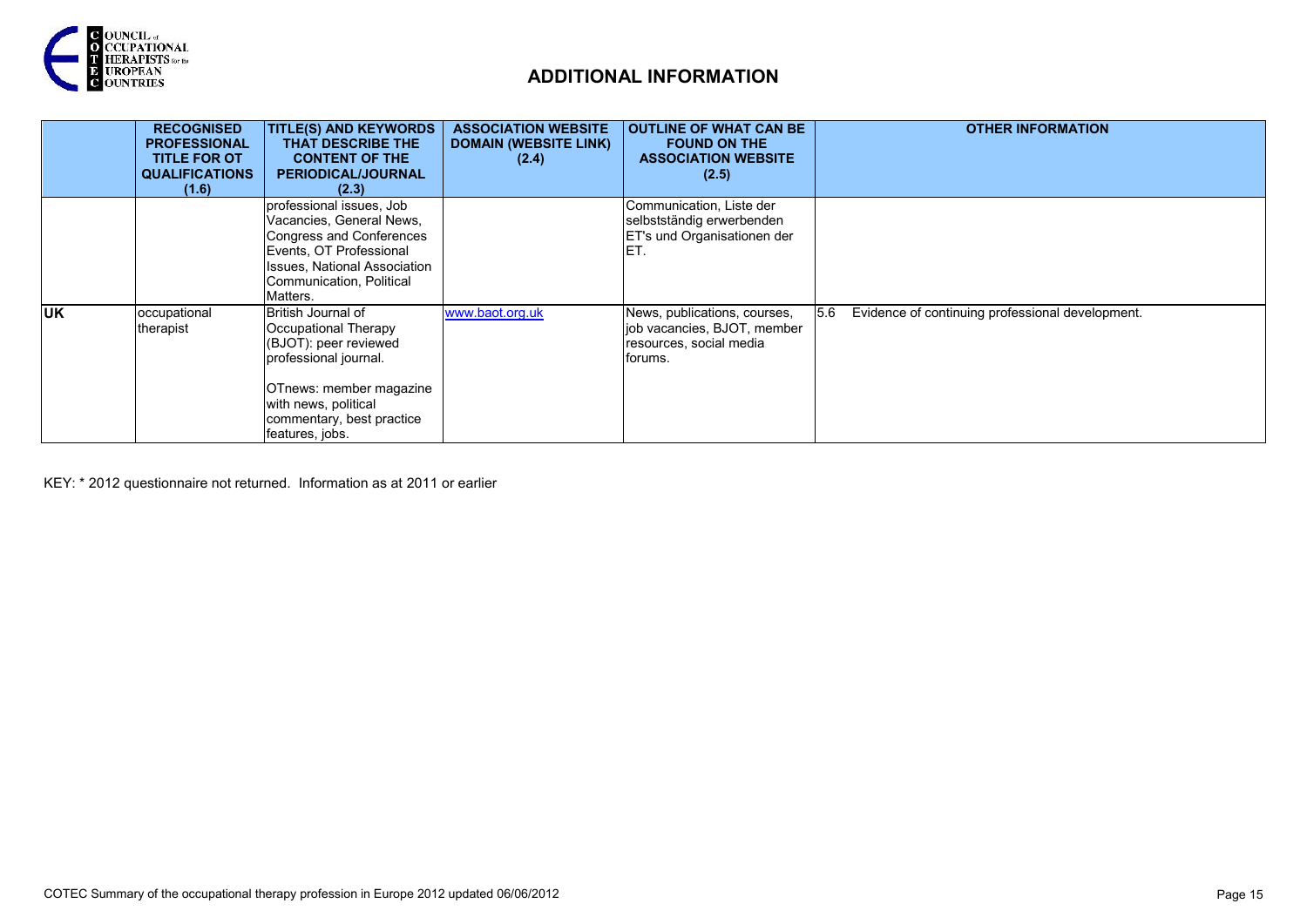

| <b>COUNTRY</b> | <b>ASSOCIATION</b>                                                                                                                                                                                                                 | <b>COMPETENT AUTHORITY FOR THE</b><br><b>HIGHER DIRECTIVE</b>                                                                                                                                                                                                                                                            | <b>GOVERNMENT DEPARTMENT OR</b><br><b>MINISTRY RESPONSIBLE FOR OT</b><br><b>SERVICES</b>                                                                                                | <b>GOVERNMENT DEPARTMENT OR</b><br><b>MINISTRY RESPONSIBLE FOR OT</b><br><b>EDUCATION</b>                                                                                                                                                                                                                                                                                                                                                                                                                                                                                                                                            |
|----------------|------------------------------------------------------------------------------------------------------------------------------------------------------------------------------------------------------------------------------------|--------------------------------------------------------------------------------------------------------------------------------------------------------------------------------------------------------------------------------------------------------------------------------------------------------------------------|-----------------------------------------------------------------------------------------------------------------------------------------------------------------------------------------|--------------------------------------------------------------------------------------------------------------------------------------------------------------------------------------------------------------------------------------------------------------------------------------------------------------------------------------------------------------------------------------------------------------------------------------------------------------------------------------------------------------------------------------------------------------------------------------------------------------------------------------|
| <b>Austria</b> | Ergo Austria - Bundesverband der<br>ErgotherapeutInnen Österreichs<br>Sobieskigasse 42/5<br>A - 1090 Wien<br>Tel: +43/ (0)1/ 895 54 76<br>Mob: +43/ (0)664/ 8851 4844<br>Fax: +43/ (0)1/897 43 58<br>Email: verband@ergoaustria.at | Bundesministerium für Wissenschaft<br>und Forschung<br>www.bmwf.gv.at                                                                                                                                                                                                                                                    | Bundesministerium für Gesundheit<br>www.bmgfj.gv.at                                                                                                                                     | Bundesministerium für Wissenschaft und<br>Forschung<br>www.bmwf.gv.at                                                                                                                                                                                                                                                                                                                                                                                                                                                                                                                                                                |
| <b>Belgium</b> | FNBE- NFBE-Federation Nationale Belge des<br>Ergotherapeutes, Nationale Federatie van de<br>belgie Ergotherapeuten<br>Rue de Percke 89<br>B - 1180 Bruxelles, Belgium<br>Email: info@ergobel.be<br>www.ergobel.be                  | SPF Santé Publique<br>Mme Jadot Bureau O2D283<br>Eurostation - Bloc 2<br>Place Victor Horta 40 bte10<br>B-1060 Bruxelles<br>Tel: +322.524.71.11<br>Email: caroline.jadot@health.fgov.be<br>www.health.fgov.be                                                                                                            | Ministère des Affaires Sociales et de la<br>Santé Publique<br>Avenue des Arts 7<br>B - 1210 Bruxelles<br>Tel: +322.220.20.11<br>Email: info@health.fgov.be<br>http://www.health.fgov.be | In the Dutch-speaking region:<br>Ministerie van de Vlaamse Gemeenschap<br>Departement Onderwijs<br>Hendrik Consciencegebouw<br>Koning Albert 2-laan 15<br>B-1210 Brussel<br>Tel: +322.553.98.17<br>Application for equivalence of diploma for<br>further education must be asked directly to the<br>University or the Higher Schools.<br>In the French-speaking region:<br>Direction Générale de l'Enseignement et de la<br>Recherche<br>Mme Kaufman<br>Rue de la Vallée 1<br>$B - 1080$ Bruxelles<br>Tel: +322.690.87.19<br>Due to the application of the Bologna Decree<br>please check information on the Association<br>website. |
| Croatia        | Hrvatska udruga radnih terapeuta<br>(Croatian association of occupational therapists)<br>Baštijanova 1d<br>10 000 Zagreb, Croatia<br>Email: udruga@hurt.hr                                                                         | 3.1 Ministry of Science, Education and<br>Sport<br>Donje Svetice 38<br>10000 Zagreb<br>Tel: +385 1 4569 000<br>Fax: +385 1 4594 301<br>Email: ured@mzos.hr<br>Agency for Science and Higher Education<br>Donje Svetice 38/5<br>10000 Zagreb<br>Fax: +385 1 6274 889<br>Email: enic@azvo.hr<br>URL: http://www.azvo.hr/en | Ministry of Health<br>Ksaver 200a<br>10000 Zagreb<br>Tel: +385 1 4607 555 / 4677 101<br>Fax: +385 1 4677 091<br>Website: www.mzss.hr                                                    | Ministry of Science, Education and Sport<br>Donje Svetice 38<br>10000 Zagreb<br>Tel: +385 1 4569 000<br>Fax: +385 1 4594 301<br>Email: ured@mzos.hr                                                                                                                                                                                                                                                                                                                                                                                                                                                                                  |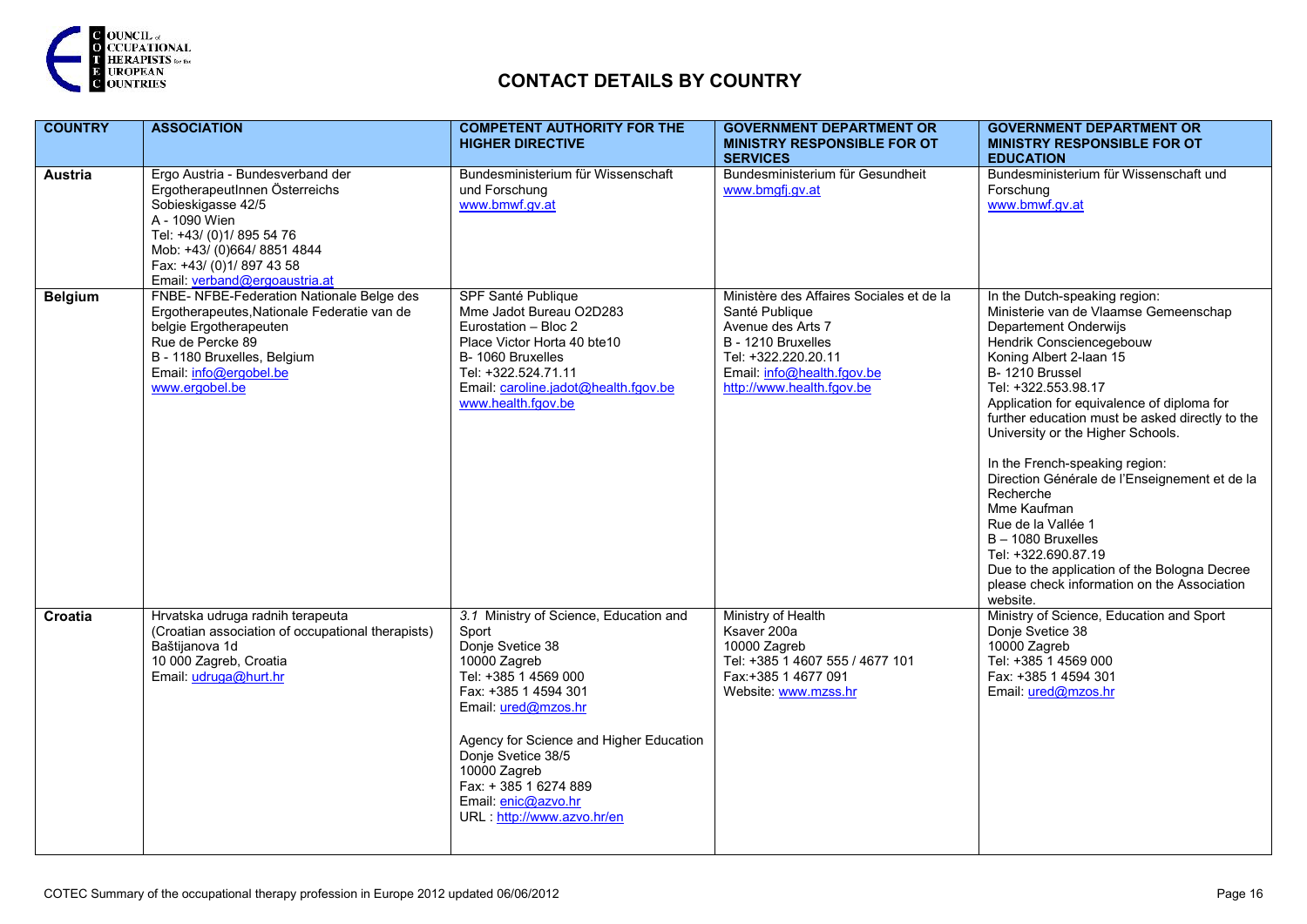

| <b>COUNTRY</b>                  | <b>ASSOCIATION</b>                                                                                                                                                                                                                    | <b>COMPETENT AUTHORITY FOR THE</b>                                                                                                                                                                                          | <b>GOVERNMENT DEPARTMENT OR</b>                                                                                                                                                                                             | <b>GOVERNMENT DEPARTMENT OR</b>                                                                                                                                                                                                                                                               |
|---------------------------------|---------------------------------------------------------------------------------------------------------------------------------------------------------------------------------------------------------------------------------------|-----------------------------------------------------------------------------------------------------------------------------------------------------------------------------------------------------------------------------|-----------------------------------------------------------------------------------------------------------------------------------------------------------------------------------------------------------------------------|-----------------------------------------------------------------------------------------------------------------------------------------------------------------------------------------------------------------------------------------------------------------------------------------------|
|                                 |                                                                                                                                                                                                                                       | <b>HIGHER DIRECTIVE</b>                                                                                                                                                                                                     | <b>MINISTRY RESPONSIBLE FOR OT</b><br><b>SERVICES</b>                                                                                                                                                                       | <b>MINISTRY RESPONSIBLE FOR OT</b><br><b>EDUCATION</b>                                                                                                                                                                                                                                        |
| <b>Cyprus</b>                   | Cyprus Association of Occupational Therapists<br>P.O. Box 16202<br>2087, Acropolis<br>Nicosia, Cyprus<br>Tel: +357 99351517<br>Email: info@ergotherapeiacy.eu<br>Website: www.ergotherapeiacy.eu                                      | Ministry of Health,<br>1 Prodromou street and 17 Chilonos<br>street.<br>1448 Nicosia, Cyprus<br>Tel: +357 22605301                                                                                                          | Ministry of Health,<br>1 Prodromou street and 17 Chilonos<br>street.<br>1448 Nicosia, Cyprus<br>Tel: +357 22605301                                                                                                          | Ministry of Education<br>Corner of Thoucydides and Kimon<br>1434 Nicosia, Cyprus<br>Tel: +357 22800600 / 22800700<br>Fax: +357 22427559                                                                                                                                                       |
| <b>Czech</b><br><b>Republic</b> | <b>Czech Association of Occupational Therapists</b><br>Kloboucnicka 1627/7<br>140 00 Prague 4, Czech Republic<br>Tel: (+420) 733 226 724<br>Email info@ergoterapie.cz<br>www.ergoterapie.cz                                           | Ministry of Health of the Czech Republic<br>(Ministerstvo zdravotnictvi Ceske<br>republiky)<br>Palackeho nam. 4<br>128 01 Praha 2, Czech Republic<br>Tel.: +420 2 2497 1111<br>Fax: +420 2 2497 2111<br>Email: mzcr@mzcr.cz | Ministry of Health of the Czech Republic<br>(Ministerstvo zdravotnictvi Ceske<br>republiky)<br>Palackeho nam. 4<br>128 01 Praha 2, Czech Republic<br>Tel.: +420 2 2497 1111<br>Fax: +420 2 2497 2111<br>Email: mzcr@mzcr.cz | 3.1 Minister of Education, Youth and Sport of<br>the Czech Republic<br>(Ministerstvo skolstvi, mladeze a telovychovy<br>Ceske republiky)<br>Karmelitska 7<br>118 12 Praha 1, Czech Republic<br>Tel.: +420 257 193 111<br>Email: posta@msmt.cz<br>3.1 Ministry of Health of the Czech Republic |
| <b>Denmark</b>                  | The Danish Association of Occupational<br>Therapists<br>Nørre Voldgade 90<br>DK-1358 Kbh. K, Denmark<br>Tel.: +45 8882 6270<br>Fax: +453341 4710<br>Email: etf@etf.dk                                                                 | 5.2 The National Board of Health<br>Islands Brygge 67<br>DK-2300 Kbh. S, Denmark<br>Tel.: +45 7222 7400<br>Fax: +45 7222 11<br>www.sst@sst.dk                                                                               | The Ministry of Health<br>Holbergsgade 6<br>DK-1057 Kbh. K, Denmark<br>Tel: +45 7226 9000<br>Email: sum@sum.dk                                                                                                              | 3.1 Ministry of Science, Innovation and Higher<br>Education<br>PO box 2135<br>Slotsholmsgade 10<br>DK-1015 Kbh. K<br>Tel: +45 3392 9700<br>Fax: +45 3332 3501<br>Email: fivu@fivu.dk                                                                                                          |
| Finland                         | Finnish Association of Occupational Therapists<br>Maistraatinportti 4 A<br>00240 Helsinki, Finland<br>Tel: +358201235390<br>Fax: +358201235391<br>Email: toimisto@toimintaterapeuttiliitto.fi<br>Web: www.toimintaterapeuttiliitto.fi | 3.1 Ministry of education<br>www.minedu.fi                                                                                                                                                                                  | Ministry of health<br>5.2 National Supervisory Authority for<br>Welfare and Health (Valvira)<br>www.valvira.fi                                                                                                              | 3.1 Ministry of education<br>www.minedu.fi                                                                                                                                                                                                                                                    |
| <b>France</b>                   | <b>ANFE</b><br>35 avenue Aristide Briand<br>94110 Arcueil<br>Tel: +33(0)149851260<br>Fax: +33(0)149851360<br>Email acceuil@anfe.fr                                                                                                    | Ministry of health                                                                                                                                                                                                          | Ministry of health, by ARS (agence<br>régionale de santé) and DRJSCS<br>(Direction Régionale de la<br>Jeunesse, des Sports et de la<br>Cohésion Sociale)                                                                    | 3.1 Both ministries of health and education                                                                                                                                                                                                                                                   |
| Georgia*                        | Georgia occupational therapists association<br>Tbilisi, 0102, Dgebuadze street 1<br>Email geo ota@yahoo.com                                                                                                                           | President of the association: Tinatin<br>Kavtaradze                                                                                                                                                                         | Ministry of Health and Social Affairs                                                                                                                                                                                       | 3.1 Ministry of Education and Science of<br>Georgia<br>and<br>3.1 I. Javakhishvili Tvilisi State University                                                                                                                                                                                   |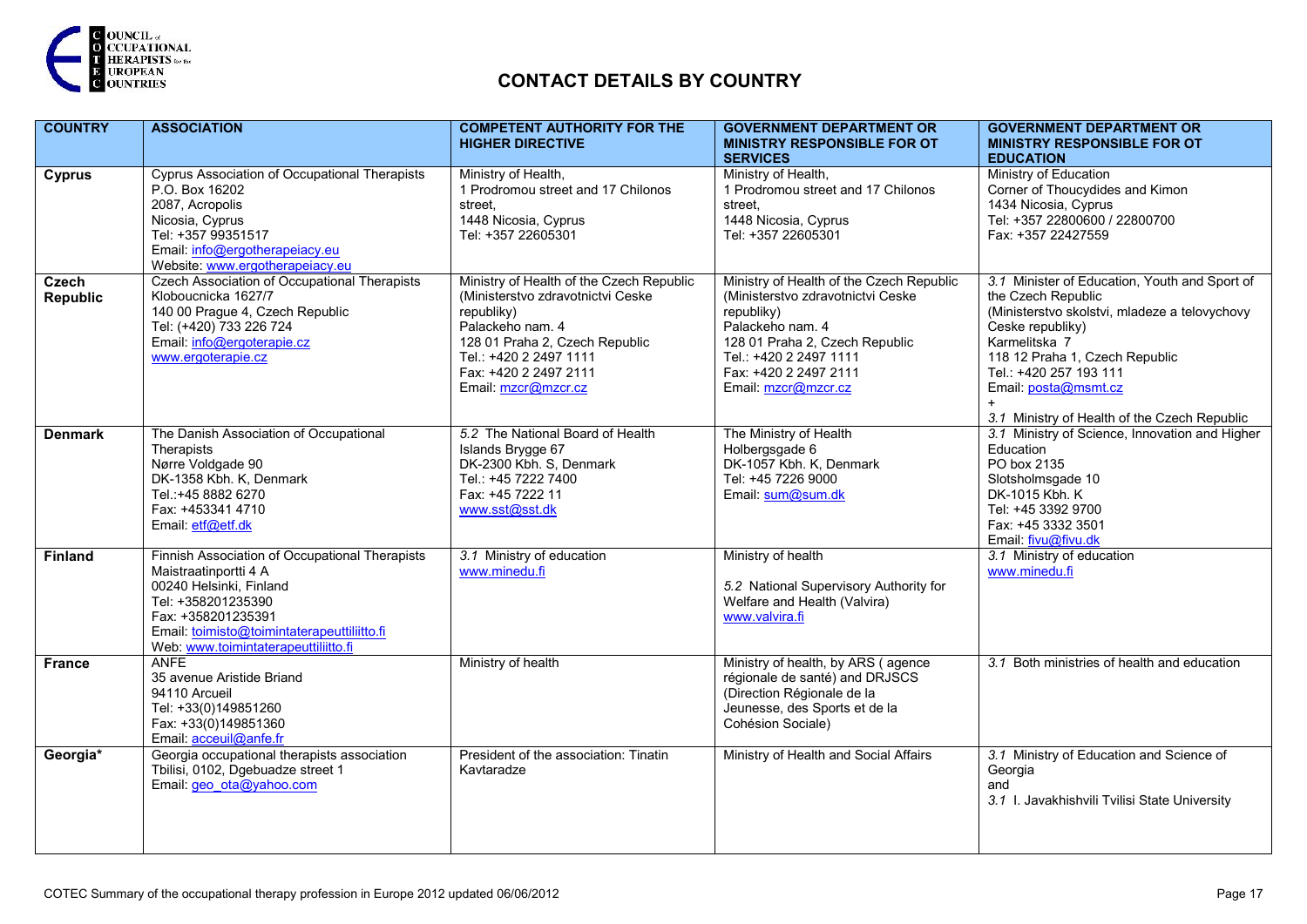

| <b>COUNTRY</b> | <b>ASSOCIATION</b>                                                                                                                                                                                                         | <b>COMPETENT AUTHORITY FOR THE</b><br><b>HIGHER DIRECTIVE</b>                                                                                                          | <b>GOVERNMENT DEPARTMENT OR</b><br><b>MINISTRY RESPONSIBLE FOR OT</b><br><b>SERVICES</b>                                                                                                                                                                | <b>GOVERNMENT DEPARTMENT OR</b><br><b>MINISTRY RESPONSIBLE FOR OT</b><br><b>EDUCATION</b>                                                                                                                                   |
|----------------|----------------------------------------------------------------------------------------------------------------------------------------------------------------------------------------------------------------------------|------------------------------------------------------------------------------------------------------------------------------------------------------------------------|---------------------------------------------------------------------------------------------------------------------------------------------------------------------------------------------------------------------------------------------------------|-----------------------------------------------------------------------------------------------------------------------------------------------------------------------------------------------------------------------------|
| Germany        | Deutscher Verband der Ergotherapeuten e.V.<br>Postfach 2208<br>76303 Karlsbad<br>Tel: +49724891810<br>Email. info@dve.info                                                                                                 | FBundesministerium für Wirtschaft und<br>Technologie (BMWi)<br>Referat EU-Binnenmarkt<br>11019 Berlin                                                                  | Federal ministries of health                                                                                                                                                                                                                            | Federal state ministries of health or education<br>or their local authorities                                                                                                                                               |
| Greece         | Σύλλογος Ελλήνων Εργοθεραπευτών<br>(Hellenic Association of Ergotherapists)<br>Akadimias 91-93<br>Platia Kanigos 10677 Athens, GREECE<br>Tel/Fax: +30 210 3228979<br>Email info@ergotherapists.gr<br>www.ergotherapists.gr | INSTITUTE OF TECHNOLOGICAL<br>EDUCATION (I.T.E.)<br>56 Syggrou Ave.117 42 Athens, GREECE<br>Tel: +30 210 9221000<br>Fax: +30 210 9227716<br>Email: inteek@hellasnet.gr | 1) Ministry of Health and Social Solidarity<br>17, Aristotelous Str., 10187 Athens,<br><b>GREECE</b><br>Tel. +302105232821-29<br>Email: webmaster@yyka.gov.gr<br>Website: www.yyka.gov.gr<br>2) Ministry of National Education and<br>Religious Affairs | 3.1 Ministry of National Education and<br><b>Religious Affairs</b><br>37, Andrea Papandreou Str., 15180 Athens,<br><b>GREECE</b><br>Tel: +30 210 3723000 / 3230862-4<br>Email webmaster@ypepth.gr<br>Website: www.ypepth.gr |
| Hungary        | Magyar Ergoterapeuták Egyesülete<br>Országos Orvosi Rehabilitációs Intézet<br>(National Rehabilitation Institute)<br>Szanatorium str. 19.<br>H-1528 Budapest, Hungary<br>Email ergocsilla@hotmail.com                      |                                                                                                                                                                        | Secretary of State for the Ministry of<br>Health, National Resource<br>1051 Budapest, Arany J. u. 6-8, Hungary                                                                                                                                          | Secretary of State for the Ministry of Health,<br>National Resource<br>1051 Budapest, Arany J. u. 6-8, Hungary                                                                                                              |
| Iceland        | Icelandic Occupational Therapy Association<br>105 Reykjavik, Iceland<br>Tel: +354 588 1885<br>Fax: +354 588 9239<br>E mail: formadur.ii@sigl.is                                                                            |                                                                                                                                                                        | Ministry of Welfare<br>Hafnarhusinu vid Tryggvagotu<br>150 Reykjavik, Iceland<br>Tel: +(354) 545 8100<br>Fax: +(354) 551 9165                                                                                                                           | Ministry of Education, Science and Culture<br>Solvholsgata 4<br>150 Reykjavik, Iceland<br>Tel: +354 545 9500<br>Fax: +354 562 3068                                                                                          |
| <b>Ireland</b> | Association of Occupational Therapists of Ireland.<br>(AOTI)<br><b>Suite 2.20</b><br>Smithfield Business Centre<br>The Distiller's Building<br>Smithfield<br>Dublin 7<br>Ph: 01 874 8136<br>Email: info@aoti.ie            |                                                                                                                                                                        | Department of Health and Children                                                                                                                                                                                                                       | Department of Education and Skills                                                                                                                                                                                          |
| Italy*         | A.I.T.O. (Associazione Italiana dei Terapisti<br>Occupazionale)<br>Send correspondence to Delegate<br>silvio.tocco@libero.it<br>Email: info@aito.it<br>Website: www.aito.it                                                | Ministero della Salute<br>http://www.ministerosalute.it/<br>Conferenza Stato-Regione                                                                                   | Ministero della Salute<br>http://www.ministerosalute.it/<br>Conferenza Stato-Regione                                                                                                                                                                    | 3.1 Ministero dell'Istruzione, dell'Università e<br>della Ricerca<br>http://www.miur.it/                                                                                                                                    |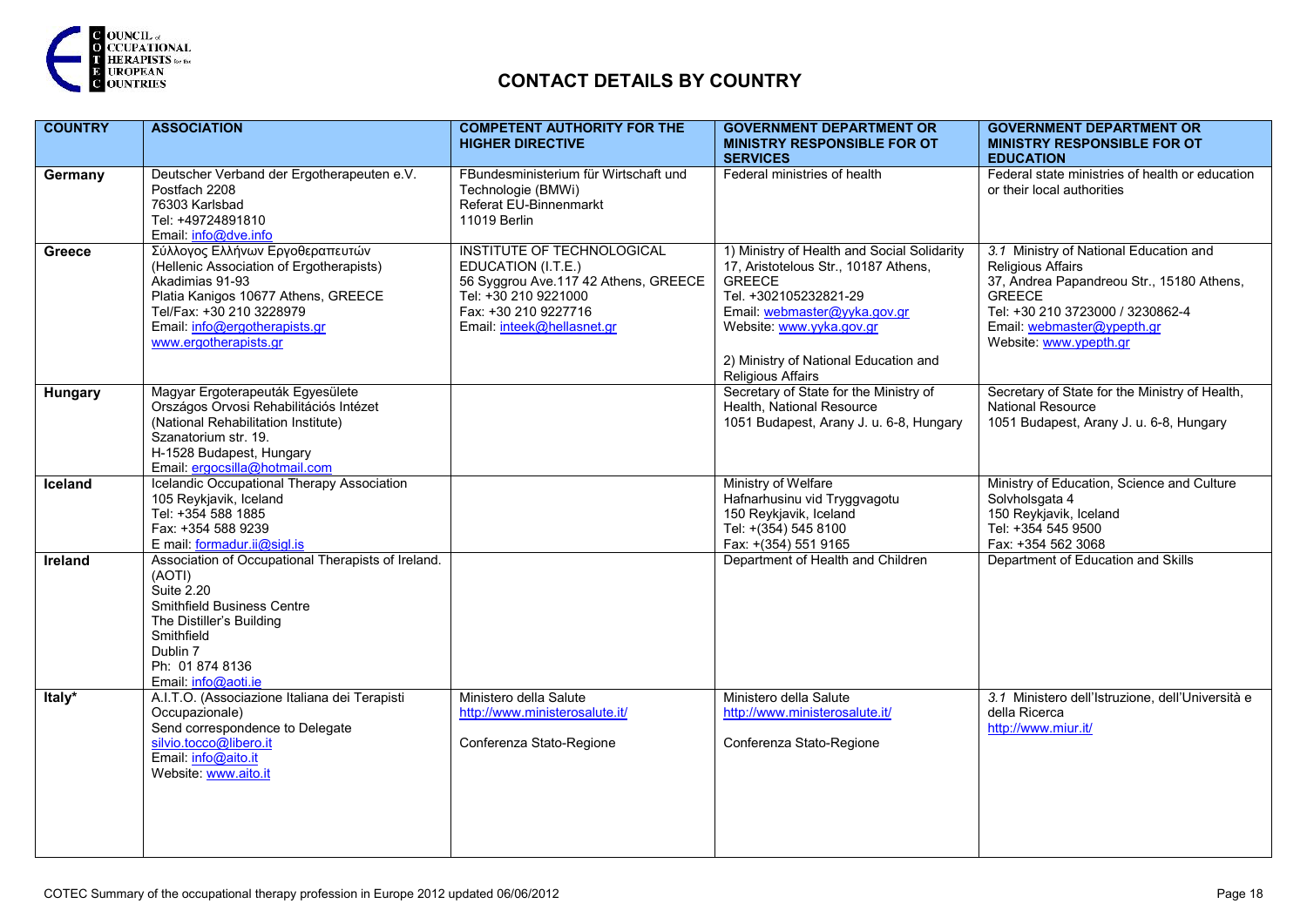

| <b>COUNTRY</b>     | <b>ASSOCIATION</b>                                                                                                                                                                           | <b>COMPETENT AUTHORITY FOR THE</b><br><b>HIGHER DIRECTIVE</b>                                                                                    | <b>GOVERNMENT DEPARTMENT OR</b><br><b>MINISTRY RESPONSIBLE FOR OT</b>                                                                                                                                                                                                                                                                           | <b>GOVERNMENT DEPARTMENT OR</b><br><b>MINISTRY RESPONSIBLE FOR OT</b>                                                                                                                                                                                                                                    |
|--------------------|----------------------------------------------------------------------------------------------------------------------------------------------------------------------------------------------|--------------------------------------------------------------------------------------------------------------------------------------------------|-------------------------------------------------------------------------------------------------------------------------------------------------------------------------------------------------------------------------------------------------------------------------------------------------------------------------------------------------|----------------------------------------------------------------------------------------------------------------------------------------------------------------------------------------------------------------------------------------------------------------------------------------------------------|
| Latvia             | Kurzemes prospekts 112-74,<br>Riga, LV - 1069, Latvia<br>Email et-asociacija@inbox.lv<br>www.ergoterapija.lv                                                                                 | Union of Professional Organisations of<br>Medical Practioners of Latvia<br>Dzirciema street 16; Rīga, LV - 1007,<br>Latvia<br>Tel: +371-29410147 | <b>SERVICES</b><br>Ministry of Health<br>Brivibas street 72.<br>Riga, LV - 1011, Latvia<br>Tel: +371 7876000<br>Fax: +3717876002<br>Email: vm@vm.gov.lv<br>http://www.vm.gov.lv<br>Ministry of Welfare<br>Skolas Street 28.<br>Riga, LV-1331, Latvia<br>Tel: +371 7021 600<br>Fax: +371 7276 445<br>Email: Im@Im.gov.lv<br>http://www.lm.gov.lv | <b>EDUCATION</b><br>3.1 Ministry of Education and Science<br>Valnu iela 2, Rīga, Lv -1050<br>Tel: +371-7226209<br>http://www.izm.gov.lv<br>3.1 Ministry of Health<br>Brivibas street 72, Riga, LV - 1011, Latvia<br>Tel: +371 7876000<br>Fax: +3717876002<br>Email. vm@vm.gov.lv<br>http://www.vm.gov.lv |
| Luxembourg         | Association Luxembourgeoise des<br>Ergothérapeutes Diplômés<br>B.P. 1176<br>L- 1011 Luxembourg<br>Tel: 00 352 621 79 68 49<br>Website www.aled.lu                                            | Ministries of Health and Education                                                                                                               | 5.2 Ministère de la Santé<br>Allé Marconi-Villa Louvigny<br>L-2120 Luxembourg<br>Tel: 00352 478-5505<br>Email: ministere-sante@MS.etat.lu                                                                                                                                                                                                       | Ministère de l'Education Nationale,<br>de la Formation Professionnelle et des Sports<br>29, Rue Aldringe,<br>L-1118 Luxembourg<br>Tel: 00352 478-5100<br>Email: info@men.lu                                                                                                                              |
| <b>Malta</b>       | Malta Association of Association of Occupational<br>Therapists<br>P.O. Box 22<br>Msida, MSD 1000<br>Tel: 00356 - 22081624<br>Email: maot1985@hotmail.com                                     | University of Malta, Faculty of Health<br>Sciences, Occupational Therapy<br>Department                                                           | Ministry of Health, the Elderly and<br><b>Community Care</b>                                                                                                                                                                                                                                                                                    | Ministry of Education, Employment and the<br>Family                                                                                                                                                                                                                                                      |
| <b>Netherlands</b> | <b>Ergotherapie Nederland</b><br>Ergotherapie Nederland<br>Kaap Hoorndreef 56 B<br>3563 AV UTRECHT, The Netherlands<br>Tel: +31302628356<br>Email: en@ergotherapie.nl<br>www.ergotherapie.nl | Lous d'Artillac Brill<br>Ministry OCW<br>PO BOX 16375)<br>2500 BJ DEN HAAG<br>Tel: +31 79 323 46 34<br>Fax: +31 79 323 20                        | Ministry of Health, Welfare & Sports<br>Postbus 20350<br>2500 EJ Den Haag<br>www.minvws.nl                                                                                                                                                                                                                                                      | Ministry of Education, Culture and Science<br>www.minocw.nl                                                                                                                                                                                                                                              |
| Norway             | The Norwegian Association of Occupational<br>Therapists<br>Stortingsgata 2<br>0158 Oslo, Norway<br>Tel: 47 22 05 99 00<br>Email: post@ergoterapeutene.org                                    |                                                                                                                                                  | Helse- og omsorgsdepartementet<br>Ministry of Health and Care Services<br>Einar Gerhardens plass 3<br>Postboks 0811 Dep, 0032 Oslo, Norway                                                                                                                                                                                                      | Kunnskapsdepartementet<br>3.1 Ministry of Education and Research<br>Akersgata 44<br>Postboks 8019, Dep, 0032 Oslo<br>Norway                                                                                                                                                                              |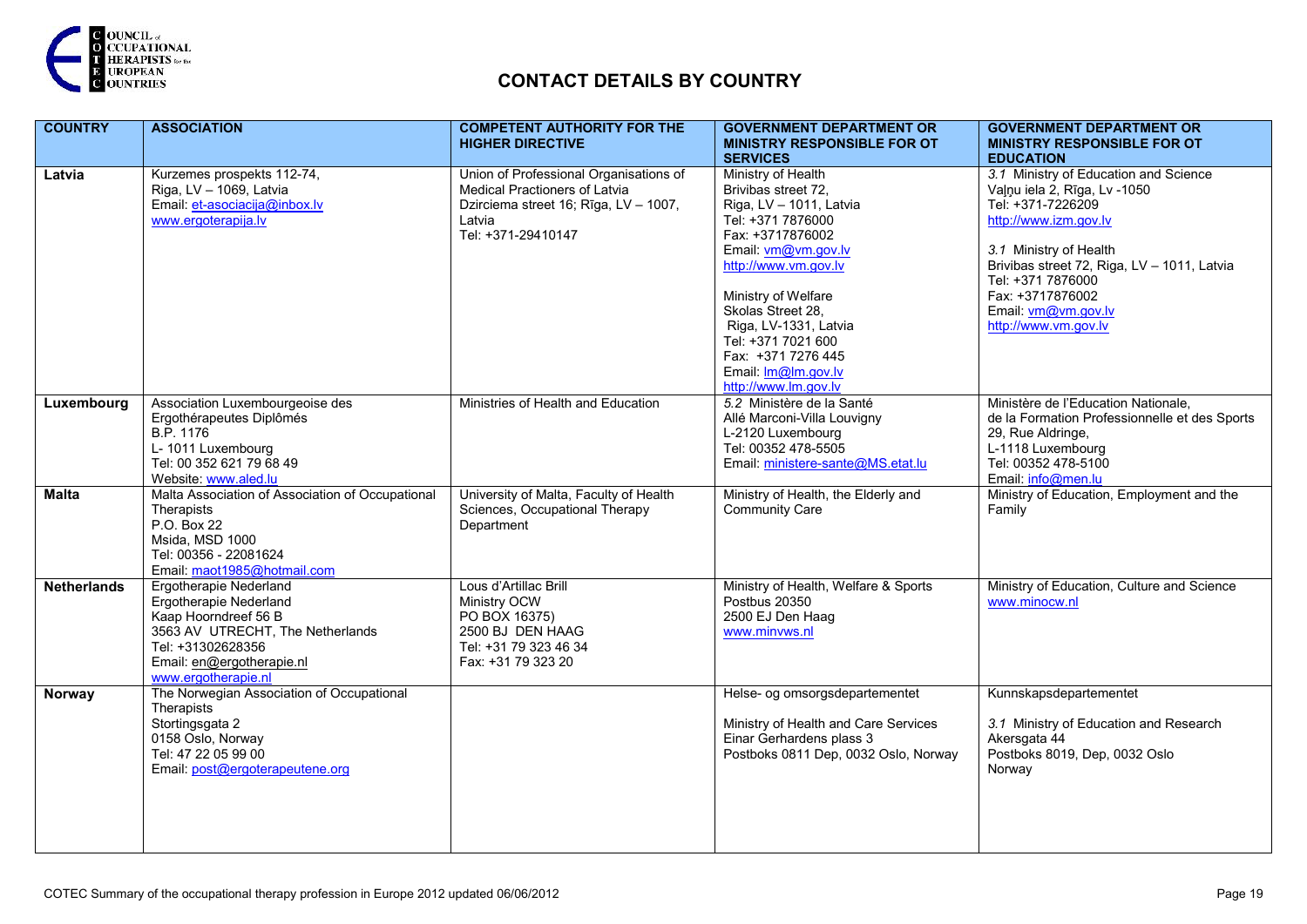

| <b>COUNTRY</b>     | <b>ASSOCIATION</b>                               | <b>COMPETENT AUTHORITY FOR THE</b>         | <b>GOVERNMENT DEPARTMENT OR</b>        | <b>GOVERNMENT DEPARTMENT OR</b>                |
|--------------------|--------------------------------------------------|--------------------------------------------|----------------------------------------|------------------------------------------------|
|                    |                                                  | <b>HIGHER DIRECTIVE</b>                    | <b>MINISTRY RESPONSIBLE FOR OT</b>     | <b>MINISTRY RESPONSIBLE FOR OT</b>             |
|                    |                                                  |                                            | <b>SERVICES</b>                        | <b>EDUCATION</b>                               |
| Portugal           | Associação Portuguesa de Terapeutas              | 5.2 Ministério da Saúde                    | Ministério da Saúde                    | Ministério da Ciência, Tecnologia e Ensino     |
|                    | Ocupacionais,                                    | Administração Central do Sistema de        | Administração Central do Sistema de    | Superior                                       |
|                    | ESTRADA DE BENFICA, 589 - 7°                     | Saúde, IP                                  | Saúde, IP                              | Estrada das Laranjeiras, 197-205               |
|                    | 1500-086 LISBOA - PORTUGAL                       | Av João Crisóstomo, 11 100-177, Lisboa     | Av João Crisóstomo, 11 100-177, Lisboa | 1649-018 Lisboa                                |
|                    | Tel/Fax: +351 217 166 657                        | Tel: +351 217 925 800                      | Tel: +351 217 925 800                  | Tel: +351 217 231 000                          |
|                    | E-mail: apto.portugal@gmail.com                  | Fax: +351 217 925 848                      | Fax: +351 217 925 848                  | Fax: +351 217 231 160                          |
|                    |                                                  | Email: geral@acss.min-saude.pt             | Email: geral@acss.min-saude.pt         | Email: mctes@mctes.gov.pt                      |
|                    |                                                  | www.acss.min-saude.pt                      | www.acss.min-saude.pt                  |                                                |
| Serbia             | Association of Occupational Therapist of Serbia  | Milan Kecman-president                     | Ministry of health RS                  | Department for higher education of Ministry of |
|                    | Sokobanjska 13                                   |                                            | Ministry of work and social affairs RS | education                                      |
|                    | 11000 Belgrade, Serbia                           |                                            |                                        |                                                |
|                    | Tel: +381 11 4125 748                            |                                            |                                        |                                                |
|                    | Email kecmanm@yubc.net                           |                                            |                                        |                                                |
| Slovenia           | Slovenian Association of Occupational therapists |                                            | 5.2 Government of the Republic of      | 3.1 Ministry of Higher Education, Science and  |
|                    | Linhartova 51,                                   |                                            | Slovenia                               | Technology                                     |
|                    | 1000 Ljubljana, Slovenija                        |                                            | Ministry of Health                     | Department for higher education                |
|                    | Tel: +386 1 47 58 182                            |                                            | Štefanova 5,                           | 1000 Ljubljana, Slovenia                       |
|                    |                                                  |                                            | 1000 Ljubljana, Slovenia               |                                                |
| <b>Spain</b>       | C/MODESTO LAFUENTE, 63 3°C                       |                                            |                                        |                                                |
|                    | <b>MADRID 28003</b>                              |                                            |                                        |                                                |
|                    | Tel: +34 91 553 56 08                            |                                            |                                        |                                                |
|                    | Fax: +34 91 553 78 34                            |                                            |                                        |                                                |
|                    | Email general@apeto.com                          |                                            |                                        |                                                |
|                    | www.apeto.com                                    |                                            |                                        |                                                |
| Sweden             | Swedish Association of Occupational Therapists   | 5.2 National Board of Health and Welfare   | National Board of Health and Welfare   | Ministry of Education and Research             |
|                    | Att: Tina Sandulf, general secretary             | (Socialstyrelsen) - Recognition of foreign | (Socialstyrelsen)                      | (Utbildningsdepartementet)                     |
|                    | Box 760, SE131 24 Nacka, Sweden                  | training                                   | Tel: +46-75-247 30 00                  | SE 10333 Stockholm, Sweden                     |
|                    | Tel: +46-8-466 24 52                             | Tel: +46-75-247 30 00                      | www.sos.se                             | http://www.sweden.gov.se/sb/d/2063             |
|                    | Fax: +46-8-466 24 24                             | www.sos.se                                 |                                        |                                                |
|                    | Email: tisa.fsa@akademikerhuset.se               |                                            | Ministry of Health and Social Affairs  | and                                            |
|                    | www.fsa.akademikerhuset.se                       |                                            | www.regeringen.se                      |                                                |
|                    |                                                  |                                            |                                        | National Agency for Higher Education           |
|                    |                                                  |                                            |                                        | (Högskoleverket)                               |
|                    |                                                  |                                            |                                        | Box 7851                                       |
|                    |                                                  |                                            |                                        | SE 103 99 Stockholm, Sweden                    |
|                    |                                                  |                                            |                                        | www.hsv.se                                     |
| <b>Switzerland</b> | ErgotherapeutInnen-Verband Schweiz               | Bundesamt für Berufsbildung und            | Ministry of Health                     | 3.1 Bundesamt für Berufsbildung und            |
|                    | Association Suisse des Ergothérapeutes           | Technologie (BBT)                          | BAG / OFSP / UFSP                      | Technologie (BBT)                              |
|                    | Associazione Svizzera degli Ergoterapisti        | CH-3003 Bern                               | CH-3003 Bern                           | CH-3003 Bern                                   |
|                    | Altenbergstrasse 29                              | Tel: ++41 31 322 21 29                     | Tel: ++41 31 322 21 11                 | Tel: ++41 31 322 21 29                         |
|                    | Postfach 686                                     | Fax: ++41 31 324 96 15                     | Fax: ++41 31 322 95 07                 | Fax: ++41 31 324 96 15                         |
|                    | CH-3000 Bern 8                                   |                                            |                                        |                                                |
|                    | Tel: ++41 31 313 88 44                           |                                            |                                        |                                                |
|                    | Fax: ++01 31 313 88 99                           |                                            |                                        |                                                |
|                    | Email evs-ase@ergotherapie.ch                    |                                            |                                        |                                                |